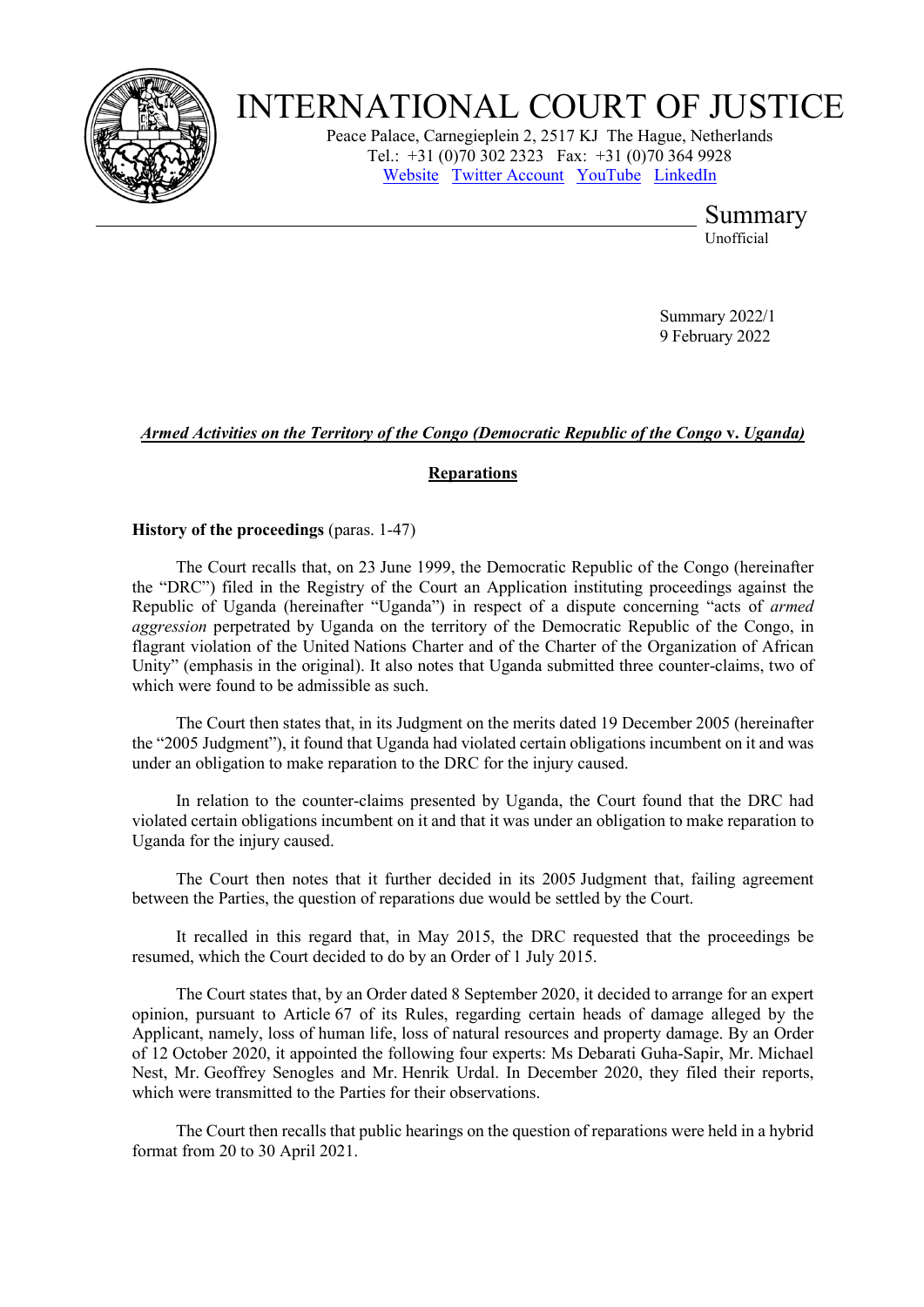Finally, the Court observes that, at the end of the hearings, the Agent of Uganda informed it that his Government "officially waive[d] its counter-claim for reparation for the injury caused by the conduct of the DRC's armed forces, including attacks on the Ugandan diplomatic premises in Kinshasa and the maltreatment of Ugandan diplomats".

# **I. INTRODUCTION** (PARAS. 48-59)

Noting that it falls to the Court to determine the nature and amount of reparations to be awarded to the DRC for injury caused by Uganda's violations of its international obligations, pursuant to the findings it set out in the 2005 Judgment, the Court begins by recalling certain facts and conclusions that led it to hold Uganda internationally responsible in that Judgment, noting that it will recall the context and other relevant facts of the case in more detail when setting out general considerations with respect to the question of reparations (Part II, Section A) and when addressing the DRC's claims for various forms of damage (Parts III and IV).

# **II. GENERAL CONSIDERATIONS** (PARAS. 60-131)

# **A. Context** (paras. 61-68)

Having recalled the positions of the Parties, the Court states that the context of the present case is particularly relevant for the analysis of the facts. First and foremost, this case concerns one of the most complex and deadliest armed conflicts to have taken place on the African continent. There were numerous actors operating on the territory of the DRC between 1998 and 2003, including the armed forces of various States, as well as irregular armed forces that often acted in collaboration with the intervening States.

The Court then emphasizes that this case is characterized by Uganda's violation of some of the most fundamental principles and rules of international law, namely the principles of non-use of force and of non-intervention, international humanitarian law and basic human rights. Its actions resulted in massive infringements of those rights and serious violations of international humanitarian law, in the form of, *inter alia*, killings, injuries, cruel and inhuman treatment, damage to property and the plundering of Congolese natural resources. The entire district of Ituri fell under the military occupation and effective control of Uganda. In Kisangani, Uganda engaged in large-scale fighting against Rwandan forces.

The Court further observes that the time that has elapsed between the current phase of the proceedings and the unfolding of the conflict, namely some 20 years, makes the task of establishing the course of events and their legal characterization even more difficult. The Court notes, however, that the Parties have been aware since the 2005 Judgment that they could be called upon to provide evidence in reparation proceedings.

The Court is mindful of the fact that evidentiary difficulties arise, to a certain extent, in most situations of international armed conflict. However, questions of reparation are often resolved through negotiations between the parties concerned. The Court notes that it can only regret the failure, in this case, of the negotiations through which the Parties were to "seek in good faith an agreed solution" based on the findings of the 2005 Judgment (*I.C.J. Reports 2005*, p. 257, para. 261).

The Court states that it will take the context of this case into account when determining the extent of the injury and assessing the reparation owed (see Parts III and IV).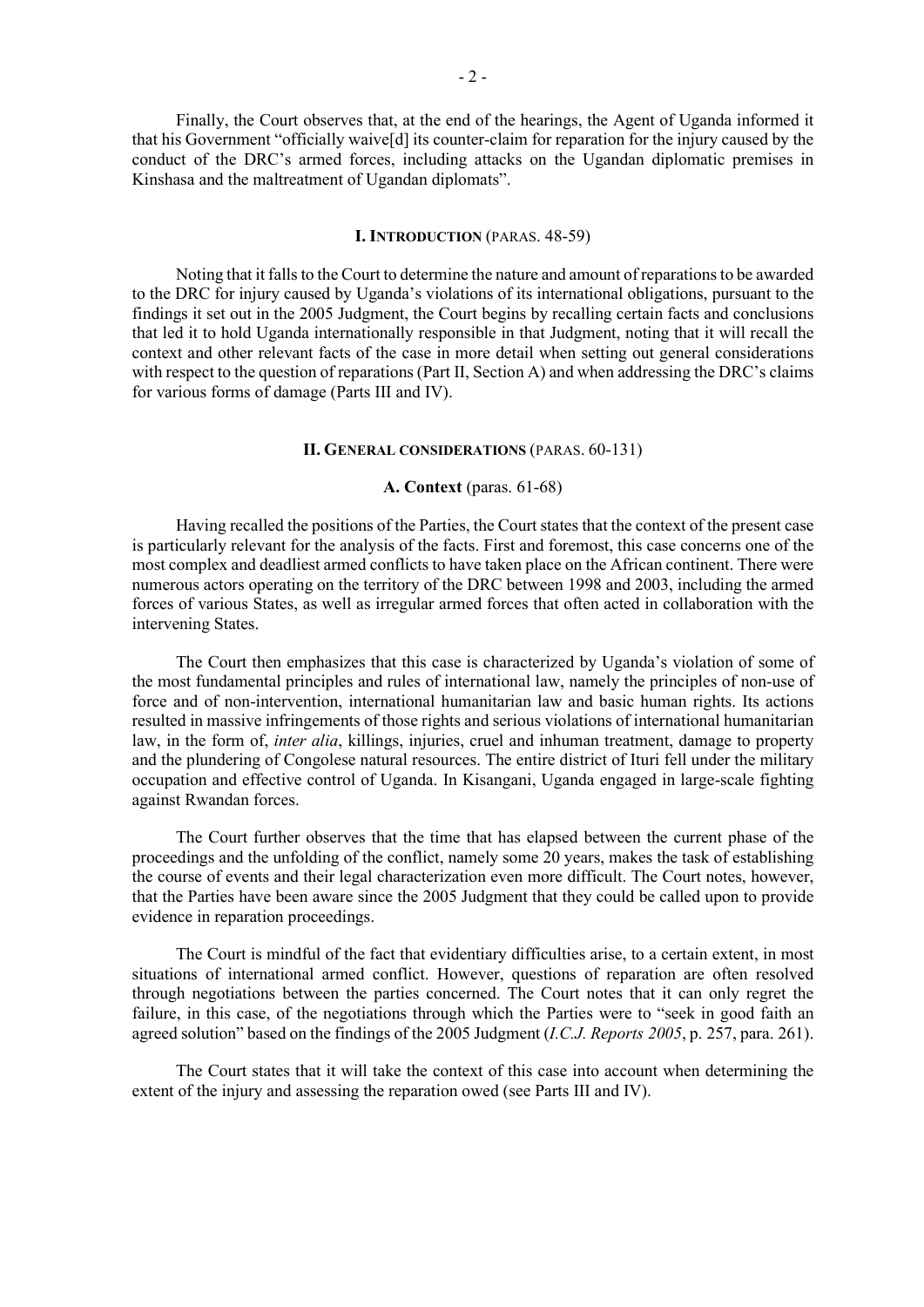# **B. The principles and rules applicable to the assessment of reparations in the present case** (paras. 69-110)

Having recalled that, in its 2005 Judgment, it found that Uganda was under an obligation to make reparation for the damage caused by internationally wrongful acts (actions and omissions) attributable to it, the Court begins by determining the principles and rules applicable to the assessment of reparations in the present case. It does so, first, by distinguishing between the different situations that arose during the conflict in Ituri and in other areas of the DRC (Subsection 1); second, by analysing the required causal nexus between Uganda's internationally wrongful acts and the injury suffered by the Applicant (Subsection 2); and, finally, by examining the nature, form and amount of reparation (Subsection 3).

# **1. The principles and rules applicable to the different situations that arose during the conflict**  (paras. 73-84)

The Court recalls that the Parties disagree about the scope of Uganda's obligation to make reparation for the injury suffered in two different situations: in the district of Ituri, under Ugandan occupation, and in other areas of the DRC outside Ituri, including Kisangani where Ugandan and Rwandan armed forces were operating simultaneously.

### **(a)** *In Ituri* (paras. 74-79)

The Court observes that the Parties hold opposing views on whether the reparation owed by Uganda to the DRC extends to damage caused by third parties in the district of Ituri.

Having recalled the arguments of the Parties in this regard, the Court considers that the status of the district of Ituri as an occupied territory has a direct bearing on questions of proof and the requisite causal nexus. As an occupying Power, Uganda had a duty of vigilance in preventing violations of human rights and international humanitarian law by other actors present in the occupied territory, including rebel groups acting on their own account. Given this duty of vigilance, the Court concluded that the Respondent's responsibility was engaged "by its failure . . . to take measures to . . . ensure respect for human rights and international humanitarian law in Ituri district" (2005 Judgment, *I.C.J. Reports 2005*, p. 231, paras. 178-179, p. 245, para. 211, and p. 280, para. 345, subpara. (3) of the operative part). It is thus of the opinion that, taking into account this conclusion, it is for Uganda to establish, in this phase of the proceedings, that a particular injury alleged by the DRC in Ituri was not caused by Uganda's failure to meet its obligations as an occupying Power. In the absence of evidence to that effect, it may be concluded that Uganda owes reparation in relation to such injury.

With respect to natural resources, the Court recalls that, in its 2005 Judgment, it considered that Uganda, as an occupying Power, had an "obligation to take appropriate measures to prevent the looting, plundering and exploitation of natural resources in the occupied territory [by] private persons in [Ituri] district" (*ibid.*, p. 253, para. 248). The Court found that Uganda had "fail[ed] to comply with its obligations under Article 43 of the Hague Regulations of 1907 as an occupying Power in Ituri in respect of all acts of looting, plundering and exploitation of natural resources in the occupied territory" (*ibid.*, p. 253, para. 250) and that its international responsibility was thereby engaged (*ibid.*, p. 281, para. 345, subpara. (4) of the operative part). The reparation owed by Uganda in respect of acts of looting, plundering and exploitation of natural resources in Ituri will be addressed below.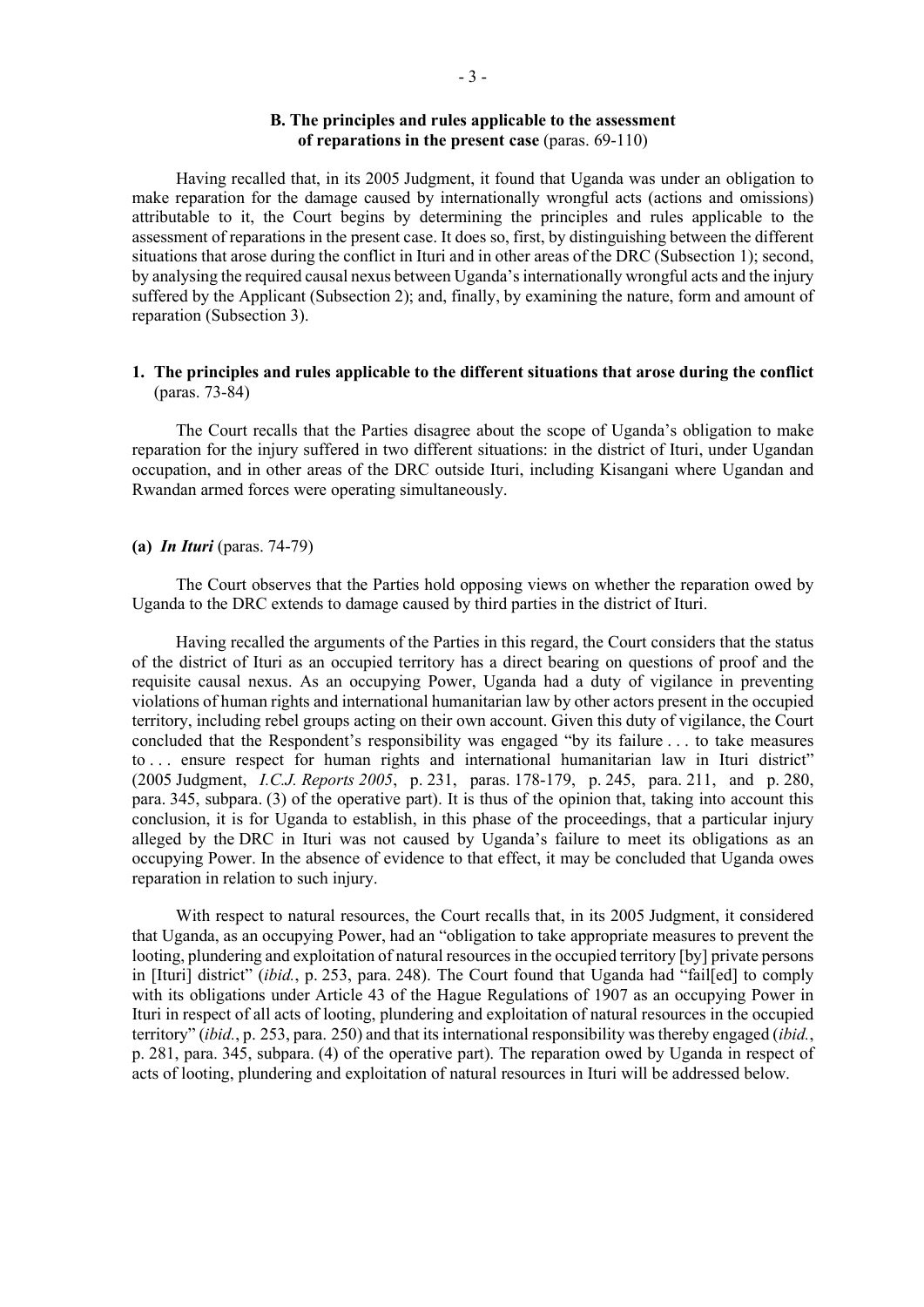### **(b)** *Outside Ituri* (paras. 80-84)

As regards damage that occurred outside Ituri, the Court recalls the findings in its 2005 Judgment that the rebel groups operating in the territory of the DRC outside of Ituri were not under Uganda's control, that their conduct was not attributable to it and that Uganda was not in breach of its duty of vigilance with regard to the illegal activities of such groups (*I.C.J. Reports 2005*, p. 226, paras. 160-161, pp. 230-231, para. 177, and p. 253, para. 247). Consequently, no reparation can be awarded for damage caused by the actions of those groups.

The Court found, in the same Judgment, that, even if the MLC was not under the Respondent's control, the latter provided support to the group (*ibid.*, p. 226, para. 160), and that Uganda's training and support of the ALC violated certain obligations of international law (*ibid.*, p. 226, para. 161). The Court will take this finding into account when it considers the DRC's claims for reparation.

It falls to the Court to assess each category of alleged damage on a case-by-case basis and to examine whether Uganda's support of the relevant rebel group was a sufficiently direct and certain cause of the injury. The extent of the damage and the consequent reparation must be determined by the Court when examining each injury concerned. The same applies in respect of the damage suffered specifically in Kisangani, which the Court will consider in Part III.

# **2. The causal nexus between the internationally wrongful acts and the injury suffered**  (paras. 85-98)

The Court then recalls that the Parties differ on whether reparation should be limited to the injury directly linked to an internationally wrongful act or should also cover the indirect consequences of that act.

If further recalls that it may award compensation only when an injury is caused by the internationally wrongful act of a State. As a general rule, it falls to the party seeking compensation to prove the existence of a causal nexus between the internationally wrongful act and the injury suffered. In accordance with the jurisprudence of the Court, compensation can be awarded only if there is "a sufficiently direct and certain causal nexus between the wrongful act . . . and the injury suffered by the Applicant, consisting of all damage of any type, material or moral" (*Application of the Convention on the Prevention and Punishment of the Crime of Genocide (Bosnia and Herzegovina v. Serbia and Montenegro), Judgment, I.C.J. Reports 2007 (I)*, pp. 233-234, para. 462). The Court applied this same criterion in two other cases in which the question of reparation arose. However, it should be noted that the causal nexus required may vary depending on the primary rule violated and the nature and extent of the injury.

In particular, in the case of damage resulting from war, the question of the causal nexus can raise certain difficulties. In a situation of a long-standing and large-scale armed conflict, as in this case, the causal nexus between the wrongful conduct and certain injuries for which an applicant seeks reparation may be readily established. For some other injuries, the link between the internationally wrongful act and the alleged injury may be insufficiently direct and certain to call for reparation. It may be that the damage is attributable to several concurrent causes, including the actions or omissions of the respondent. It is also possible that several internationally wrongful acts of the same nature, but attributable to different actors, may result in a single injury or in several distinct injuries. The Court notes that it will consider these questions as they arise, in light of the facts of this case and the evidence available. Ultimately, it is for the Court to decide if there is a sufficiently direct and certain causal nexus between Uganda's internationally wrongful acts and the various forms of damage allegedly suffered by the DRC.

The Court is of the opinion that, in analysing the causal nexus, it must make a distinction between the alleged actions and omissions that took place in Ituri, which was under the occupation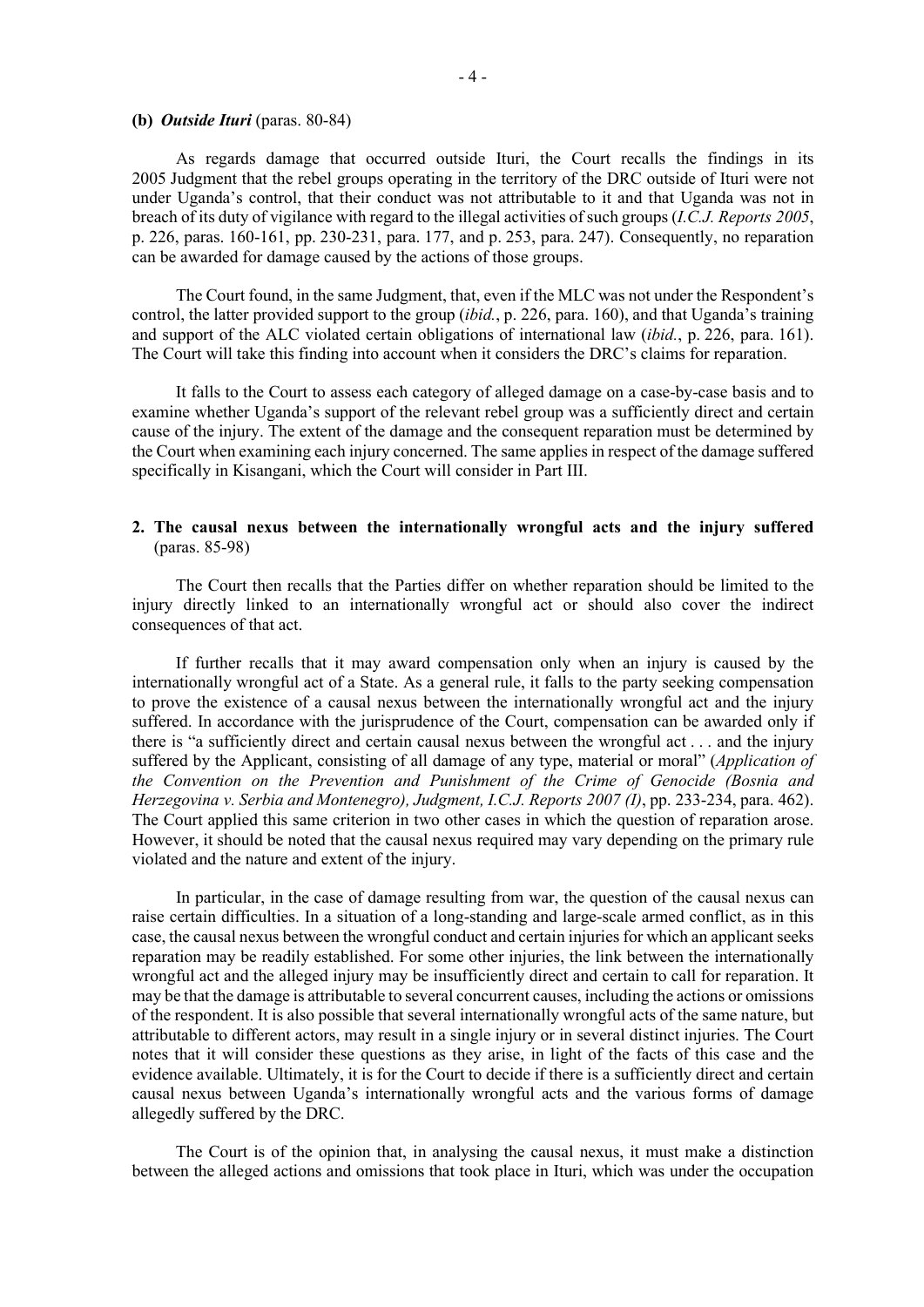- 5 -

and effective control of Uganda, and those that occurred in other areas of the DRC, where Uganda did not necessarily have effective control, notwithstanding the support it provided to several rebel groups whose actions gave rise to damage. The Court recalls that Uganda is under an obligation to make reparation for all damage resulting from the conflict in Ituri, even that resulting from the conduct of third parties, unless it has established, with respect to a particular injury, that it was not caused by Uganda's failure to meet its obligations as an occupying Power.

Lastly, the Court cannot accept the Respondent's argument based on an analogy with the 2007 Judgment in the case concerning *Application of the Convention on the Prevention and Punishment of the Crime of Genocide (Bosnia and Herzegovina* v. *Serbia and Montenegro)*, in which the Court expressly confined itself to determining the specific scope of the duty to prevent in the Genocide Convention and did not purport to establish a general jurisprudence applicable to all cases where a treaty instrument, or other binding legal norm, includes an obligation for States to prevent certain acts (*ibid.*, pp. 220-221, para. 429). The Court considers that the legal régimes and factual circumstances in question are not comparable, given that, unlike the above-mentioned *Genocide* case, the present case concerns a situation of occupation.

As regards the injury suffered outside Ituri, the Court must take account of the fact that some of this damage occurred as a result of a combination of actions and omissions attributable to other States and to rebel groups operating on Congolese territory. The Court cannot accept the Applicant's assessment that Uganda is obliged to make reparation for 45 per cent of all the damage that occurred during the armed conflict on Congolese territory. This assessment, which purports to correspond to the proportion of Congolese territory under Ugandan influence, has no basis in law or in fact. However, the fact that the damage was the result of concurrent causes is not sufficient to exempt the Respondent from any obligation to make reparation.

The Parties having also addressed the applicable law in situations in which multiple actors engage in conduct that gives rise to injury, which has particular relevance to the events in Kisangani, where the damage alleged by the DRC arose out of conflict between the forces of Uganda and those of Rwanda, the Court recalls that, in certain situations in which multiple causes attributable to two or more actors have resulted in injury, a single actor may be required to make full reparation for the damage suffered. In other situations, in which the conduct of multiple actors has given rise to injury, responsibility for part of such injury should instead be allocated among those actors. The Court states that it will return to this issue in assessing the DRC's claims for compensation in relation to Kisangani.

# **3.** The nature, form and amount of reparation (paras. 99-110)

The Court then recalls certain international legal principles that inform the determination of the nature, form and amount of reparation under the law on the international responsibility of States in general and in situations of mass violations in the context of armed conflict in particular.

It thus notes that it is well established in international law that the breach of an engagement involves an obligation to make reparation in an adequate form. According to the jurisprudence of the Court, this is an obligation to make full reparation for the damage caused by an internationally wrongful act.

As stated in Article 34 of the ILC Articles on State Responsibility, "[f]ull reparation for the injury caused by the internationally wrongful act shall take the form of restitution, compensation and satisfaction, either singly or in combination". Thus, in accordance with the jurisprudence of the Court, compensation may be an appropriate form of reparation, particularly in those cases where restitution is materially impossible.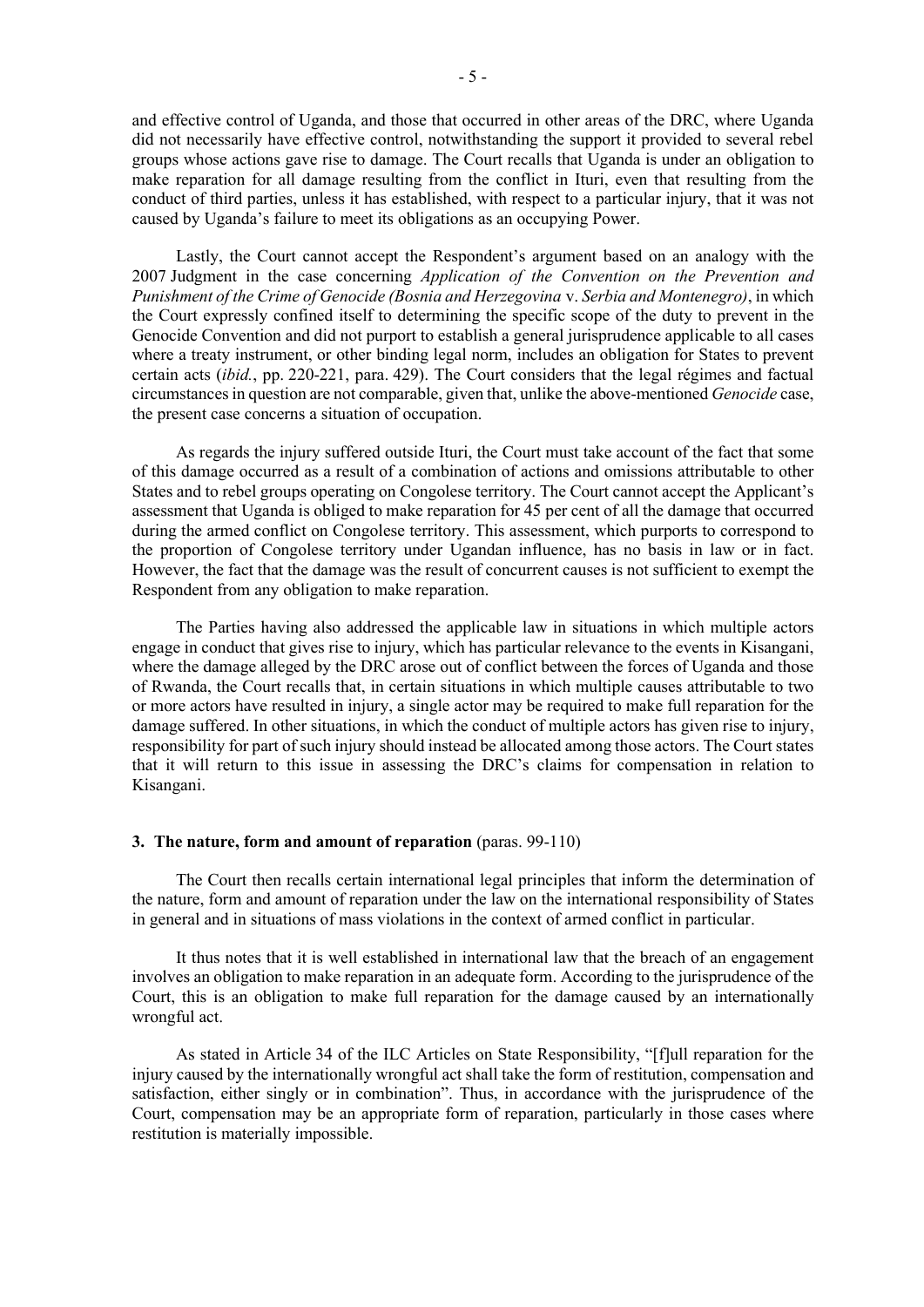In view of the circumstances of the present case, the Court emphasizes that it is well established in international law that reparation due to a State is compensatory in nature and should not have a punitive character. The Court observes, moreover, that any reparation is intended, as far as possible, to benefit all those who suffered injury resulting from internationally wrongful acts.

The Court notes, however, that the Parties do not agree on the principles and methodologies applicable to the assessment of damage resulting from an armed conflict or to the quantification of compensation due.

It recalls in this regard that reparation must, as far as possible, wipe out all the consequences of the illegal act. The Court notes that it has recognized in other cases that the absence of adequate evidence of the extent of material damage will not, in all situations, preclude an award of compensation for that damage. While the Court recognizes that there is some uncertainty about the exact extent of the damage caused, this does not preclude it from determining the amount of compensation. The Court may, on an exceptional basis, award compensation in the form of a global sum, within the range of possibilities indicated by the evidence and taking account of equitable considerations. Such an approach may be called for where the evidence leaves no doubt that an internationally wrongful act has caused a substantiated injury, but does not allow a precise evaluation of the extent or scale of such injury.

The Court observes that, in most instances, when compensation has been granted in cases involving a large group of victims who have suffered serious injury in situations of armed conflict, the judicial or other bodies concerned have awarded a global sum, for certain categories of injury, on the basis of the evidence at their disposal. The Eritrea-Ethiopia Claims Commission (hereinafter the "EECC"), for example, noted the intrinsic difficulties faced by judicial bodies in such situations. It acknowledged that the compensation it awarded reflected "the damage that could be established with sufficient certainty through the available evidence" (*Final Award, Eritrea's Damages Claims, Decision of 17 August 2009*, United Nations, *Reports of International Arbitral Awards (RIAA)*, Vol. XXVI, p. 516, para. 2), even though the awards "probably d[id] not reflect the totality of damage that either Party suffered in violation of international law" *(ibid.)*. It also recognized that, in the context of proceedings aimed at providing compensation for injuries affecting large numbers of victims, the relevant institutions have adopted less rigorous standards of proof. They have accordingly reduced the levels of compensation awarded in order to account for the uncertainties that flow from applying a lower standard of proof (*ibid.*, pp. 528-529, para. 38).

The Court is convinced that it should proceed in this manner in the present case. It will take due account of the above-mentioned conclusions regarding the nature, form and amount of reparation when considering the different forms of damage claimed by the DRC.

The Court then turns to the question whether, in determining the amount of compensation, account should be taken of the financial burden imposed on the responsible State, given its economic condition, in particular if there is any doubt about the State's capacity to pay without compromising its ability to meet its people's basic needs. Recalling that the EECC raised the matter of the respondent State's financial capacity (*ibid.*, Vol. XXVI, pp. 522-524, paras. 19-22), the Court notes that it will further address this question below.

### **C. Questions of proof** (paras. 111-126)

Having established the principles and rules applicable to the assessment of reparations in the present case, the Court examines questions of proof in order to determine who bears the burden of proving a fact, the standard of proof, and the weight to be given to certain kinds of evidence.

It recalls, as a preliminary matter, that the Court does not accept Uganda's contention that the DRC must prove the exact injury suffered by a specific person or property in a given location and at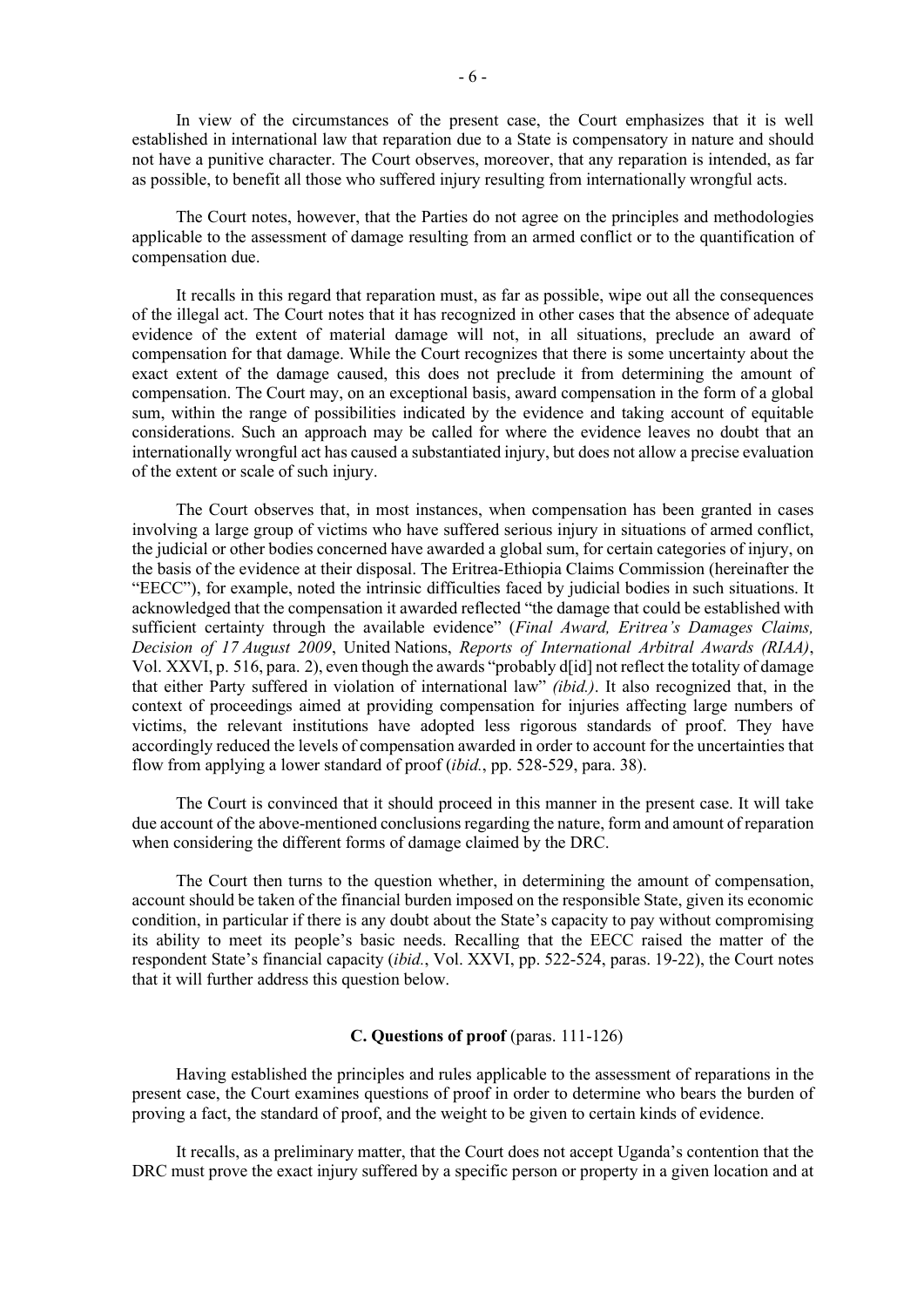a given time for it to award reparation. In cases of mass injuries like the present one, the Court may form an appreciation of the extent of damage on which compensation should be based without necessarily having to identify the names of all victims or specific information about each building or other property destroyed in the conflict.

# **1. The burden of proof** (paras. 115-119)

The Court begins by recalling the rules governing the burden of proof. In accordance with its well-established jurisprudence on the matter, "as a general rule, it is for the party which alleges a fact in support of its claims to prove the existence of that fact". In principle, therefore, it falls to the party alleging a fact to submit the relevant evidence to substantiate its claims.

However, the Court considers that this is not an absolute rule applicable in all circumstances. There are situations where, as it stated in the *Ahmadou Sadio Diallo* case *(Republic of Guinea* v. *Democratic Republic of the Congo)*, "this general rule would have to be applied flexibly . . . and, in particular, [where] the Respondent may be in a better position to establish certain facts". As noted in the case concerning *Land, Island and Maritime Frontier Dispute (El Salvador/Honduras: Nicaragua intervening*, the Court "cannot however apply a presumption that evidence which is unavailable would, if produced, have supported a particular party's case; still less a presumption of the existence of evidence which has not been produced".

The Court has thus underlined, in the *Ahmadou Sadio Diallo* case *(Republic of Guinea* v. *Democratic Republic of the Congo)*, that "[t]he determination of the burden of proof is in reality dependent on the subject-matter and the nature of each dispute brought before the Court; it varies according to the type of facts which it is necessary to establish for the purposes of the decision of the case". It is for the Court to evaluate all the evidence produced by the parties and which has been duly subjected to their scrutiny, with a view to forming its conclusions. Depending on the circumstances of the case, it may be that neither party is alone in bearing the burden of proof.

As regards the damage that occurred in the district of Ituri, which was under Ugandan occupation, the Court recalls the conclusion it reached above (Subsection 1 *(a)*). In this phase of the proceedings, it is for Uganda to establish that a particular injury suffered by the DRC in Ituri was not caused by its failure to meet its obligations as an occupying Power.

However, as regards damage that occurred on Congolese territory outside Ituri, and although the existence of armed conflict may make it more difficult to establish the facts, the Court is of the view, in accordance with its jurisprudence, that "[u]ltimately . . . it is the litigant seeking to establish a fact who bears the burden of proving it; and in cases where evidence may not be forthcoming, a submission may in the judgment be rejected as unproved".

### **2.** The standard of proof and degree of certainty (paras. 120-126)

In practice, the Court has applied various criteria to assess evidence. It considers that the standard of proof may vary from case to case and may depend on the gravity of the acts alleged. It has also recognized that a State that is not in a position to provide direct proof of certain facts should be allowed a more liberal recourse to inferences of fact and circumstantial evidence.

The Court has previously addressed the question of the weight to be given to certain kinds of evidence. It recalls, as noted in its 2005 Judgment, that it

"will treat with caution evidentiary materials specially prepared for this case and also materials emanating from a single source. It will prefer contemporaneous evidence from persons with direct knowledge. It will give particular attention to reliable evidence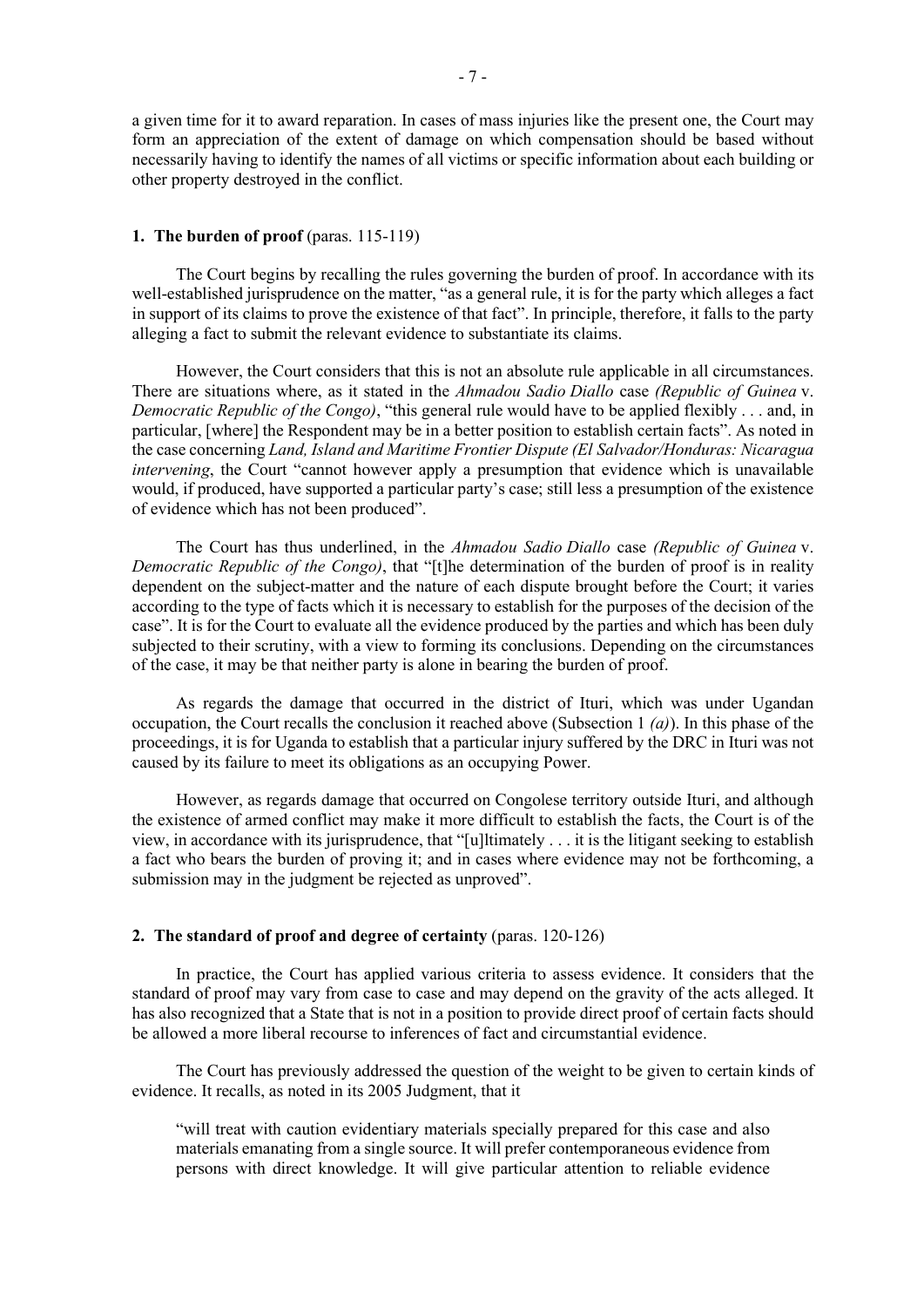acknowledging facts or conduct unfavourable to the State represented by the person making them (*Military and Paramilitary Activities in and against Nicaragua (Nicaragua* v. *United States of America), Merits, Judgment, I.C.J. Reports 1986*, p. 41. para. 64). The Court will also give weight to evidence that has not, even before this litigation, been challenged by impartial persons for the correctness of what it contains." (2005 Judgment, *I.C.J. Reports 2005*, p. 201, para. 61; see also *Application of the Convention on the Prevention and Punishment of the Crime of Genocide (Bosnia and Herzegovina* v. *Serbia and Montenegro), Judgment, I.C.J. Reports 2007 (I)*, pp. 130-131, para. 213.)

The Court stated that the value of reports from official or independent bodies depends on a number of factors.

The Court considers it helpful to refer to the practice of other international bodies that have addressed the determination of reparation concerning mass violations in the context of armed conflict. The EECC recognized the difficulties associated with questions of proof in its examination of compensation claims for violations of obligations under the *jus in bello* and *jus ad bellum* committed in the context of an international armed conflict. While it required "clear and convincing evidence to establish that damage occurred", the EECC noted that if the same high standard were required for quantification of the damage, it would thwart any reparation. It therefore required "less rigorous proof" for the purposes of quantification (*Final Award, Eritrea's Damages Claims, Decision of 17 August 2009, RIAA*, Vol. XXVI, p. 528, para. 36). Moreover, in its Order for Reparations in the *Katanga* case, which concerns acts that took place in the course of the same armed conflict as in the present case, the International Criminal Court (hereinafter the "ICC") was mindful of the fact that "the Applicants were not always in a position to furnish documentary evidence in support of all of the harm alleged, given the circumstances in the DRC" (*The Prosecutor* v. *Germain Katanga*, ICC-01/04-01/07, Trial Chamber II, Order for Reparations pursuant to Article 75 of the Statute, 24 March 2017, p. 38, para. 84).

In light of the foregoing and given that a large amount of evidence has been destroyed or rendered inaccessible over the years since the armed conflict, the Court is of the view that the standard of proof required to establish responsibility is higher than in the present phase on reparation, which calls for some flexibility.

The Court notes that the evidence included in the case file by the DRC is, for the most part, insufficient to reach a precise determination of the amount of compensation due. However, given the context of armed conflict in this case, the Court must take account of other evidence, such as the various investigative reports in the case file, in particular those from United Nations organs. The Court already examined much of this evidence in its 2005 Judgment and took the view that some of the United Nations reports, as well as the final report of the Judicial Commission of Inquiry into Allegations into Illegal Exploitation of Natural Resources and Other Forms of Wealth in the DRC established in 2001 (hereinafter the "Porter Commission Report"), had probative value when corroborated by other reliable sources (*I.C.J. Reports 2005*, p. 249, para. 237). Although the Court noted in 2005 that it was not necessary for it to make findings of fact for each individual incident, these documents nevertheless record a considerable number of incidents on which the Court can now rely in evaluating the damage and the amount of compensation due. The Court will also take more recent evidence into account, notably the "Report of the Mapping Exercise documenting the most serious violations of human rights and international humanitarian law committed within the territory of the Democratic Republic of the Congo between March 1993 and June 2003", which was published in 2010 by the Office of the High Commissioner for Human Rights (hereinafter the "Mapping Report"). The Court will also take account of the reports by the Court-appointed experts, where it considers them to be relevant.

In the circumstances of the case and given the context and the time that has elapsed since the facts in question occurred, the Court considers that it must assess the existence and extent of the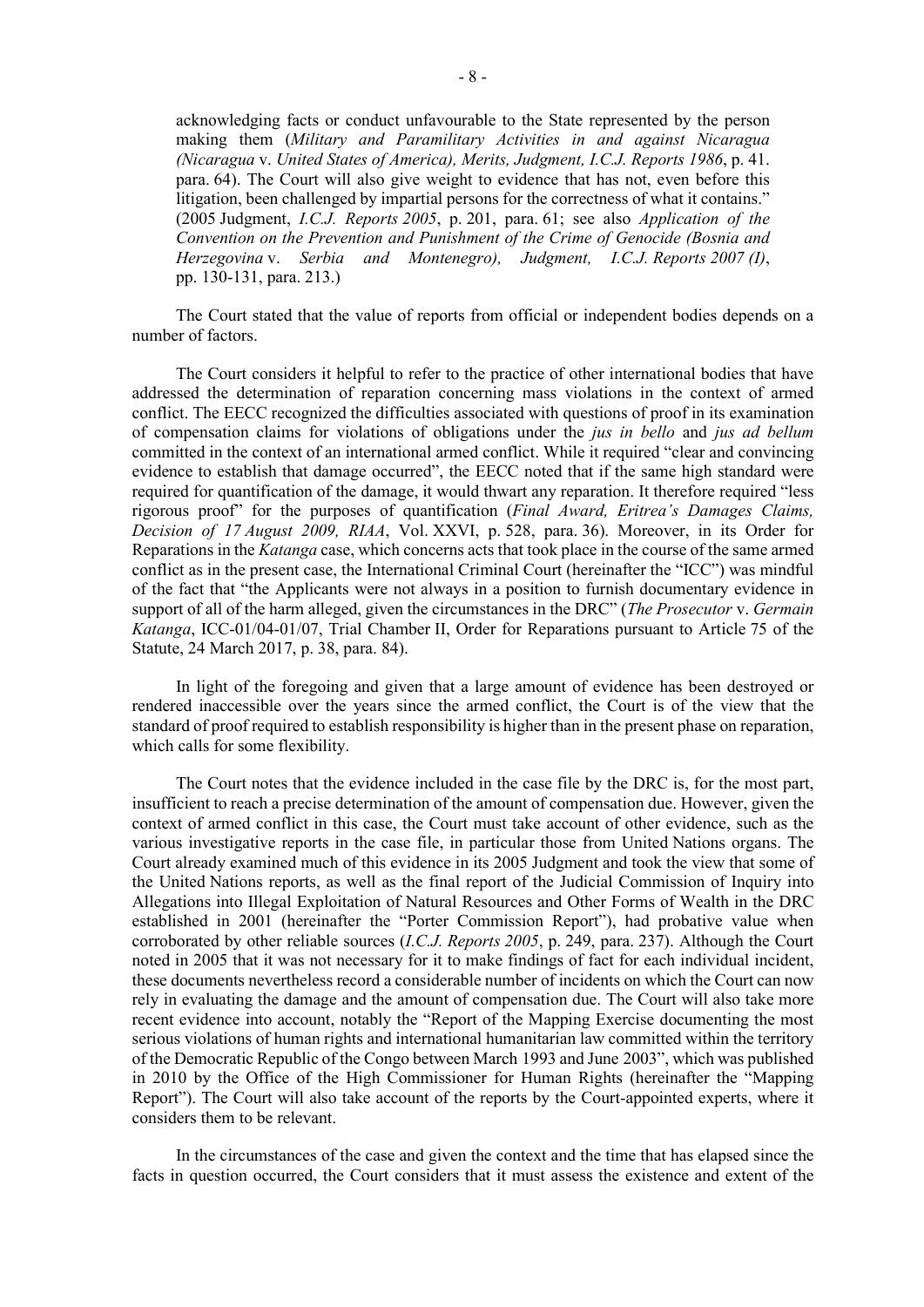damage within the range of possibilities indicated by the evidence. This may be evidence included in the case file by the Parties, in the reports submitted by the Court-appointed experts or in reports of the United Nations and other national or international bodies. Finally, the Court considers that, in such circumstances, an assessment of the existence and extent of the damage must be based on reasonable estimates, taking into account whether a particular finding of fact is supported by more than one source of evidence.

### **D. The forms of damage subject to reparation** (paras. 127-131)

The Parties disagree about which forms of damage fall within the scope of the 2005 Judgment and thus must be taken into account by the Court during this phase of the proceedings.

The Court has already determined, in its 2005 Judgment, that Uganda is under an obligation to make reparation for the injury caused to the DRC by several actions and omissions attributable to it. It is of the opinion that its task, at this stage of the proceedings, is to rule on the nature and amount of reparation owed to the DRC by Uganda for the forms of damage established in 2005 that are attributable to it. Indeed, the Court's objective in its 2005 Judgment was not to determine the precise injuries suffered by the DRC. It is sufficient for an injury claimed by the Applicant to fall within the categories established in 2005. As the Court has done in previous cases on reparation, it will determine whether each of the claims for reparation falls within the scope of its prior findings on liability.

# **III. COMPENSATION CLAIMED BY THE DRC** (PARAS. 132-384)

The Court recalls that the DRC claims compensation for damage to persons (Section A), damage to property (Section B), damage to natural resources (Section C) and for macroeconomic damage (Section D). It will thus examine these claims on the basis of the general considerations described above.

### **A. Damage to persons** (paras. 133-226)

Having recalled the findings set out in its 2005 Judgment, the Court notes that the DRC claims a total of at least US\$4,350,421,800 in compensation for damage to persons caused by the internationally wrongful acts of Uganda, and that it divides this claim by reference to five forms of damage: loss of life, injuries and mutilations, rape and sexual violence, recruitment and deployment of child soldiers, as well as displacement of populations.

### **1. Loss of life** (paras. 135-166)

The Court recalls that the DRC claims compensation for the loss of 180,000 civilian lives. To this, the DRC adds a claim for the loss of the lives of 2,000 members of the Congolese armed forces who were allegedly killed in fighting with the Ugandan army or Ugandan-backed armed groups, figures which Uganda disputes.

It also recalls that, in its 2005 Judgment, it found, *inter alia*, that Uganda had committed acts of killing among the civilian population, had failed to distinguish between civilian and military targets, had not protected the civilian population in fighting with other combatants and, as an occupying Power, had failed to take measures to respect and ensure respect for human rights and international humanitarian law in Ituri (*I.C.J. Reports 2005*, p. 241, para. 211, and p. 280, para. 345, subpara. (3) of the operative part). Furthermore, the Court found that Uganda, through its unlawful military intervention in the DRC, had violated the prohibition of the use of force as expressed in Article 2, paragraph 4, of the United Nations Charter (*ibid.*, p. 227, para. 165). The Court reaffirms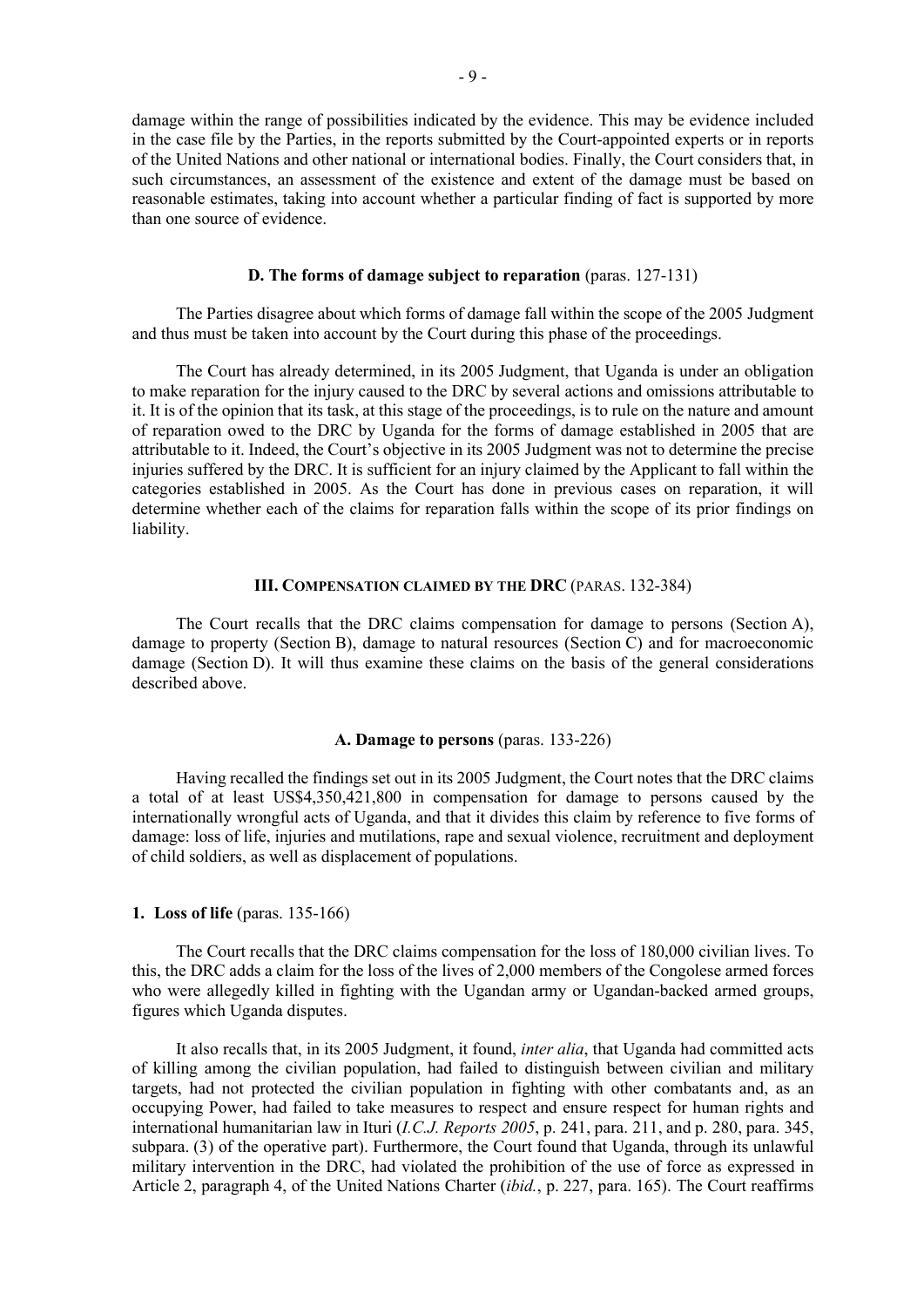that, as a matter of principle, the loss of life caused by these internationally wrongful acts gives rise to the obligation of Uganda to make full reparation. To award compensation, the Court must determine the existence and extent of the injury suffered by the Applicant and satisfy itself that there exists a sufficiently direct and certain causal nexus between the Respondent's internationally wrongful act and the injury suffered.

The Court examines in turn the various items of evidence presented to it, i.e. the victim identification forms submitted by the DRC, the scientific studies relied on by the Applicant, and the report prepared by the Court-appointed expert Mr. Urdal. It also examines other forms of evidence, i.e. reports produced under the auspices of the United Nations (including the Mapping Report) and other documents prepared by independent third parties.

In considering the deficiencies in the evidence presented by the DRC, the Court takes into account the extraordinary circumstances of the present case, which have restricted the ability of the DRC to produce evidence with greater probative value (see above). The Court recalls that from 1998 to 2003, the DRC did not exercise effective control over Ituri, due to belligerent occupation by Uganda. In the *Corfu Channel* case, the Court found that the exclusive territorial control that is normally exercised by a State within its frontiers has a bearing upon the methods of proof available to other States, which may be allowed to have a more liberal recourse to inferences of fact and circumstantial evidence. This general principle also applies to situations in which a State that would normally bear the burden of proof has lost effective control over the territory where crucial evidence is located on account of the belligerent occupation of its territory by another State.

The Court considers that the DRC rightly emphasizes that the kind of evidence that is usually provided in cases concerning damage to persons, such as death certificates and hospital records, is often not available in remote areas lacking basic civilian infrastructure, and that this reality has also been recognized by the ICC. The Court recalls the finding of the ICC according to which victims of the same conflict were not always in a position to furnish documentary evidence (see above). In those proceedings, however, many such victims did in fact provide death certificates and medical reports (*The Prosecutor* v. *Germain Katanga*, ICC-01/04-01/07, Trial Chamber II, Order for Reparations pursuant to Article 75 of the Statute, 24 March 2017, paras. 111-112). While it would not have been impossible for the DRC to produce such documentation for a certain number of persons in the present case, the Court recognizes the difficulties in obtaining such documentation for tens of thousands of alleged victims.

The Court states that it is aware that detailed proof of specific events that have occurred in a devastating war, in remote areas, and almost two decades ago, is often not available. At the same time, the Court considers that notwithstanding the difficult situation in which the DRC found itself, more evidence relating to loss of life could be expected to have been collected since the Court delivered its 2005 Judgment (see above).

In the Court's opinion, neither the materials presented by the DRC, nor the reports provided by the Court-appointed experts or prepared by United Nations bodies contain sufficient evidence to determine a precise or even an approximate number of civilian deaths for which Uganda owes reparation. Bearing these limitations in mind, the Court considers that the evidence presented to it suggests that the number of deaths for which Uganda owes reparation falls in the range of 10,000 to 15,000 persons.

Turning to valuation, the Court considers that the DRC has not presented convincing evidence for its claim that the average amount awarded by Congolese courts to the families of victims of war crimes amounts to US\$34,000.

Concerning the DRC's request for compensation for 2,000 lives allegedly lost among members of its armed forces, the Court also notes that the DRC has provided very little evidence in support of this claim.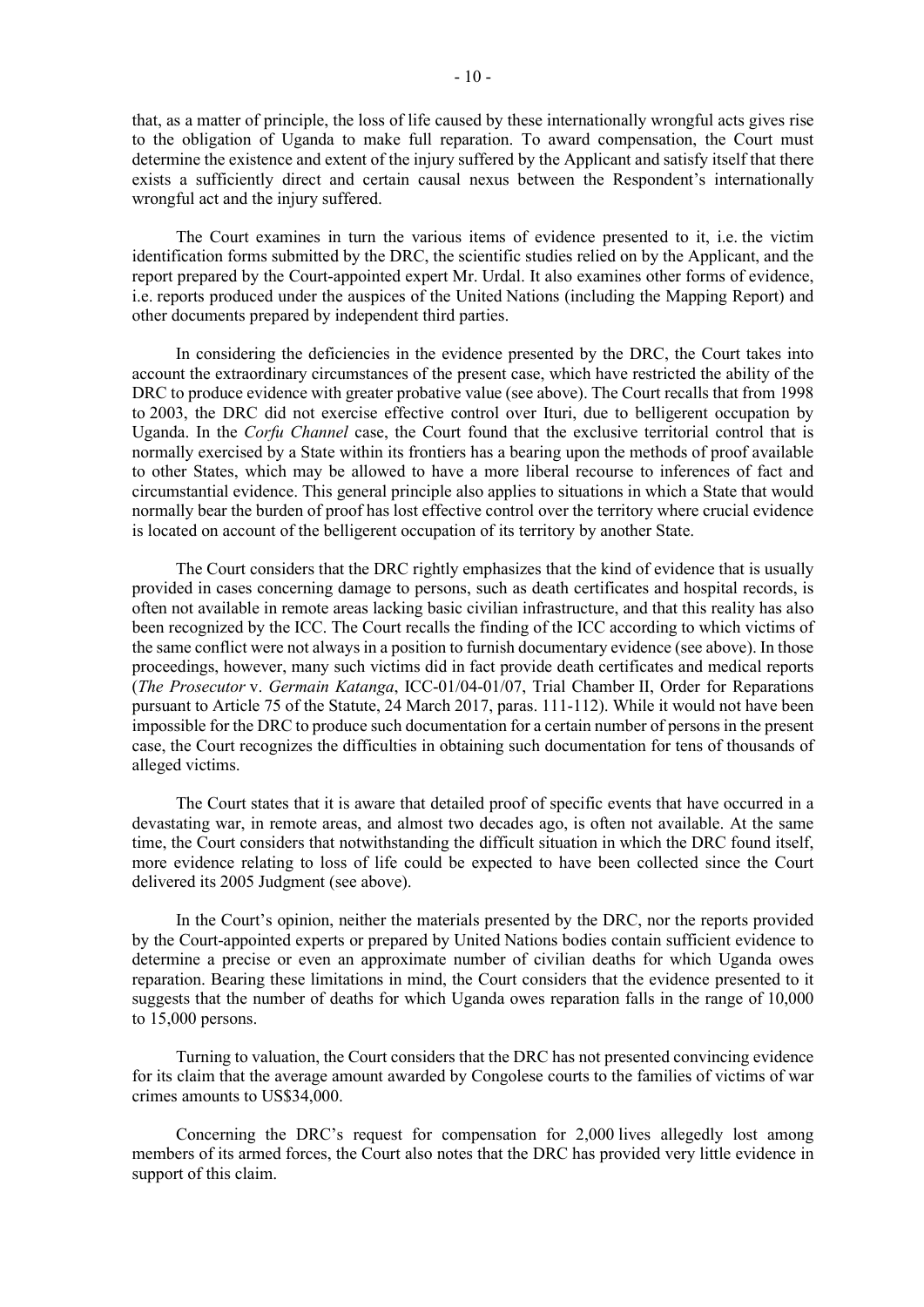The Court recalls that it may, under the exceptional circumstances of the present case, award compensation in the form of a global sum, within the range of possibilities indicated by the evidence and taking into account equitable considerations (see above). The Court notes that, while the available evidence is not sufficient to determine a reasonably precise or even an approximate number of civilian lives lost that are attributable to Uganda, it is nevertheless possible to identify a range of possibilities with respect to the number of such civilian lives lost (see above). Taking into account all the available evidence, the various methodologies proposed to determine the amount of compensation for a human life lost, as well as its jurisprudence and the pronouncements of other international bodies, the Court decides to award compensation for the loss of civilian lives as part of a global sum for all damage to persons (see below).

# **2. Injuries to persons** (paras. 167-181)

The Court then recalls that the DRC requests the Court to award US\$54,464,000 in compensation for injuries and mutilations among the civilian population.

This claim includes injuries due to deliberate attacks on the civilian population, such as direct targeting, mutilation or torture, as well as injuries suffered as collateral damage resulting from military operations.

The Court notes in this regard that, in its 2005 Judgment, it found Uganda responsible for torture and other forms of inhuman treatment of the civilian population, as well as for failing to distinguish between civilian and military targets and to protect the civilian population in fighting with other combatants, as well as for failing, as an occupying Power, to take measures to respect and ensure respect for human rights and international humanitarian law in Ituri district (*I.C.J. Reports 2005*, p. 280, para. 345, subpara. (3) of the operative part). Therefore, injuries among the civilian population which arise from these acts, as well as from the violation of the prohibition of the use of force and the principle of non-intervention (*ibid.*, p. 280, para. 345, subpara. (1) of the operative part), fall within the scope of the 2005 Judgment and are, as a matter of principle, subject to the obligation to make reparation.

On the basis of the evidence reviewed, the Court considers that it is unable to determine, with a sufficient level of certainty, even an approximate estimate of the number of civilians injured by internationally wrongful acts of Uganda. It notes that the DRC has failed to produce appropriate evidence to corroborate its claim that 30,000 civilians were injured in Ituri. However, the Court reiterates its conclusions with regard to the difficult circumstances prevailing in the DRC and their effect on the ability of the Applicant to furnish the kind of evidence normally expected in claims relating to personal injuries. It considers that the available evidence at least confirms the occurrence of a significant number of injuries in many localities.

Regarding valuation, the Court is of the view that the DRC does not provide convincing evidence in respect of the figures it puts forward.

The Court recalls that it may, under the exceptional circumstances of the present case, award compensation in the form of a global sum, within the range of possibilities indicated by the evidence and taking into account equitable considerations (see above). The Court notes that the available evidence for personal injuries is less substantial than that for loss of life, and that it is impossible to determine, even approximately, the number of persons injured as to whom Uganda owes reparation. The Court can only find that a significant number of such injuries occurred and that local patterns can be detected. Taking into account all the available evidence, the methodologies proposed to assign a value to personal injuries, as well as its jurisprudence and the pronouncements of other international bodies, the Court decides to award compensation for personal injuries as part of a global sum for all damage to persons (see below).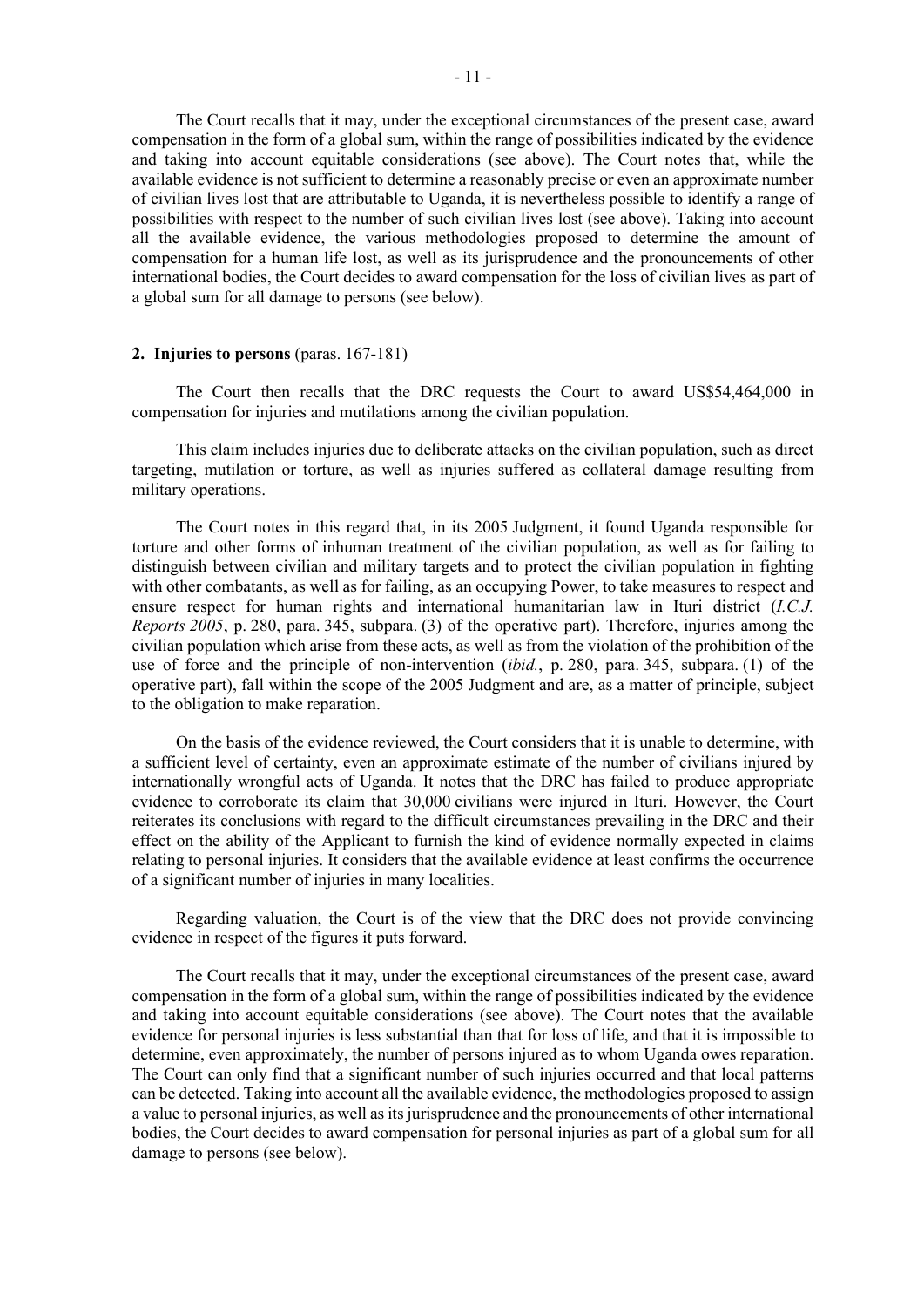### **3. Rape and sexual violence** (paras. 182-193)

The Court recalls that the DRC seeks US\$33,458,000 in compensation for 1,710 victims of rape and sexual violence in Ituri and for 30 victims of such acts in other parts of the DRC, including Kisangani.

The Court notes that, in its 2005 Judgment, Uganda was found to be responsible for violations of its obligations under international humanitarian law and international human rights law, including by acts of torture and other forms of inhuman treatment (*I.C.J. Reports 2005*, p. 241, para. 211). It further notes that international criminal tribunals as well as human rights courts and bodies have recognized that rape and other acts of sexual violence committed in the context of armed conflict may amount to grave breaches of the Geneva Conventions or violations of the laws and customs of war, and that they may also constitute a form of torture and inhuman treatment. The Court therefore considers that Uganda can be required to pay compensation for acts of rape and sexual violence, to the extent substantiated by the relevant evidence, even though such acts were not mentioned specifically in the 2005 Judgment (see above).

The Court is of the opinion that it is impossible to derive even a broad estimate of the number of victims of rape and other forms of sexual violence from the reports and other data available to it. However, the Court finds that it is beyond doubt that rape and other forms of sexual violence were committed in the DRC on a large and widespread scale.

Regarding the valuation of the harm suffered by victims of rape and sexual violence, the Court finds that the DRC has not provided sufficient evidence that would corroborate the average amounts that it puts forward.

The Court recalls that it may, under the exceptional circumstances of the present case, award compensation in the form of a global sum, within the range of possibilities indicated by the evidence and taking into account equitable considerations (see above). It notes that the available evidence for rape and sexual violence is less substantial than that for loss of life, and that it is not possible to determine even an approximate number of cases of rape and sexual violence attributable to Uganda. The Court can only find that a significant number of such injuries occurred. Taking into account all the available evidence, the methodologies proposed to assign a value to rape and sexual violence, as well as its jurisprudence and the pronouncements of other international bodies, the Court decides to award compensation for rape and sexual violence as part of a global sum for all damage to persons (see below).

### **4. Recruitment and deployment of child soldiers** (paras. 194-206)

The Court recalls that the DRC claims US\$30,000,000 as compensation for the recruitment of 2,500 child soldiers by Uganda and by armed groups supported by Uganda.

It notes that, in its 2005 Judgment, the Court found that "there [was] convincing evidence of the training in UPDF [Uganda Peoples' Defence Forces] training camps of child soldiers and of the UPDF's failure to prevent the recruitment of child soldiers in areas under its control" (*I.C.J. Reports 2005*, p. 241, para. 210). The DRC's claim is thus encompassed by the 2005 Judgment.

The Court finds that there is limited evidence supporting the DRC's claims regarding the number of child soldiers recruited or deployed.

Concerning the valuation of the harm caused with respect to child soldiers, the Court observes that the DRC did not provide evidence for the sums that it puts forward. Nor is it convinced by the figures provided by the Court-appointed expert Mr. Senogles.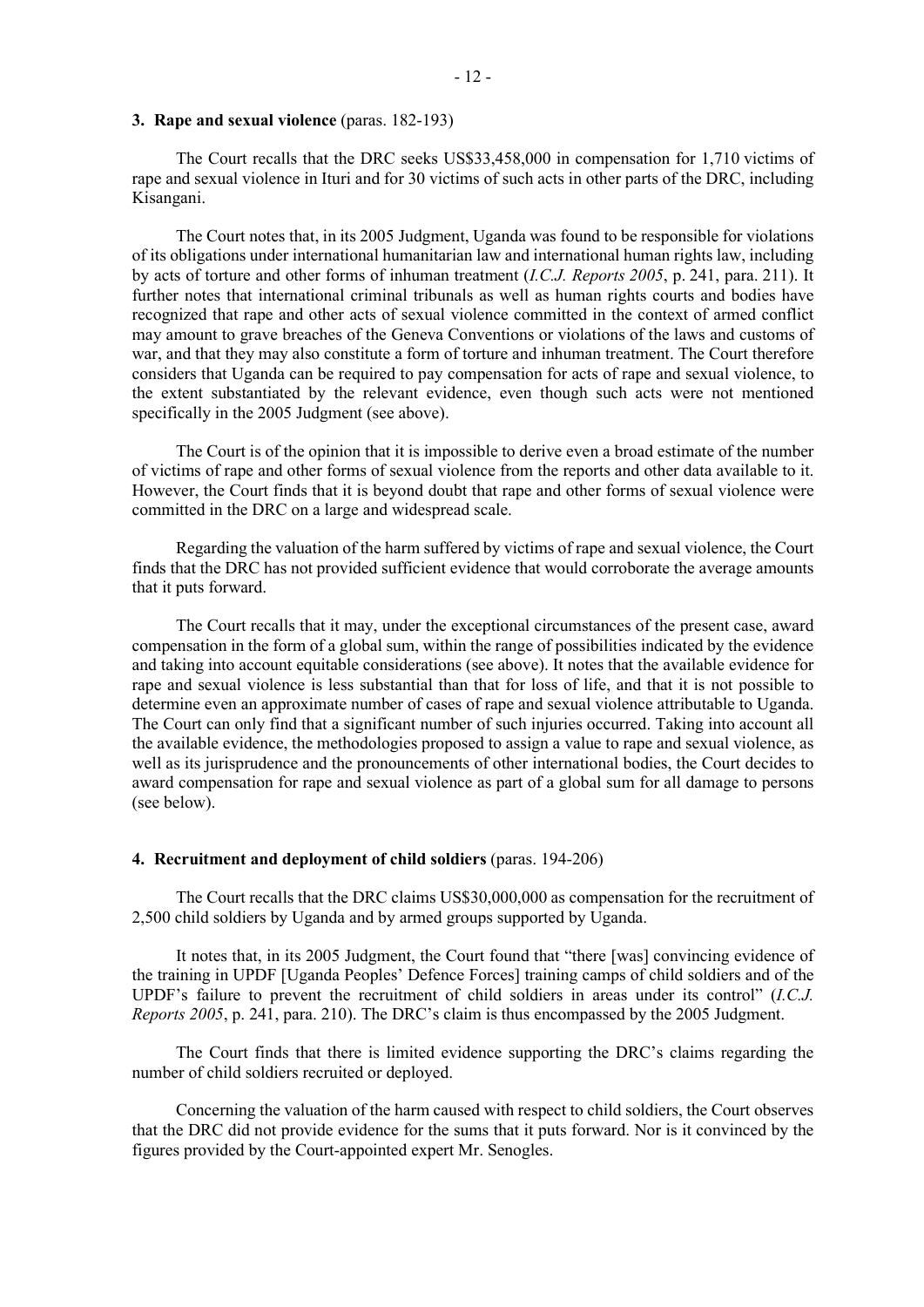The Court recalls that it may, under the exceptional circumstances of the present case, award compensation in the form of a global sum, within the range of possibilities indicated by the evidence and taking into account equitable considerations (see above). The Court notes that the available evidence for the recruitment and deployment of child soldiers provides a range of the possible number of victims in relation to whom Uganda owes reparation (see above). Taking into account all the available evidence, the methodologies proposed to assign a value to the damage caused by the recruitment and deployment of child soldiers, as well as its jurisprudence and the pronouncements of other international bodies, the Court decides to award compensation for the recruitment and deployment of child soldiers as part of a global sum for all damage to persons (see below).

### **5. Displacement of populations** (paras. 207-225)

The DRC claims US\$186,853,800 in compensation for the flight and displacement of parts of the population in Ituri and elsewhere in the DRC.

The Court reiterates that, in its 2005 Judgment, it held Uganda responsible for indiscriminate and deliberate attacks on the civilian population and for its failure to protect the civilian population in the course of fighting against other troops (*I.C.J. Reports 2005*, p. 241, para. 211). In addition, the Court found that Uganda did not comply with its obligations as an occupying Power and incited ethnic conflict in Ituri *(ibid.)*. Uganda is under an obligation to make reparation for any displacement of civilians that was caused in a sufficiently direct and certain way by these acts (see above). This includes cases of displacement that have a sufficiently direct and certain causal nexus to Uganda's violation of the *jus ad bellum*, even if they were not accompanied by violations of international humanitarian law or human rights obligations (EECC, *Final Award, Ethiopia's Damages Claims, Decision of 17 August 2009, RIAA*, Vol. XXVI, p. 731, para. 322).

The Court recognizes that a large majority of cases of displacement for which the DRC seeks compensation occurred in Ituri.

After examining the various items of evidence presented to it, the Court considers that they do not establish a sufficiently certain number of displaced persons for whom compensation could be awarded separately. The evidence does, however, indicate a range of possibilities resulting from substantiated estimates. The Court is convinced that Uganda owes reparation in relation to a significant number of displaced persons, taking into account that displacements in Ituri alone appear to have been in the range of 100,000 to 500,000 persons.

Regarding the valuation of loss resulting from displacement, the Court considers that the DRC does not sufficiently explain the basis for the figures that it puts forward.

\*

The Court recalls that it may, under the exceptional circumstances of the present case, award compensation in the form of a global sum, within the range of possibilities indicated by the evidence and taking into account equitable considerations (see above). The Court notes that the available evidence for the displacement of persons provides a range of the possible number of victims attributable to Uganda (see above). Taking into account all the available evidence, possible methodologies to assign a value to the displacement of a person, as well as its jurisprudence and the pronouncements of other international bodies, the Court decides to award compensation for the displacement of persons as part of a global sum for all damage to persons (see below).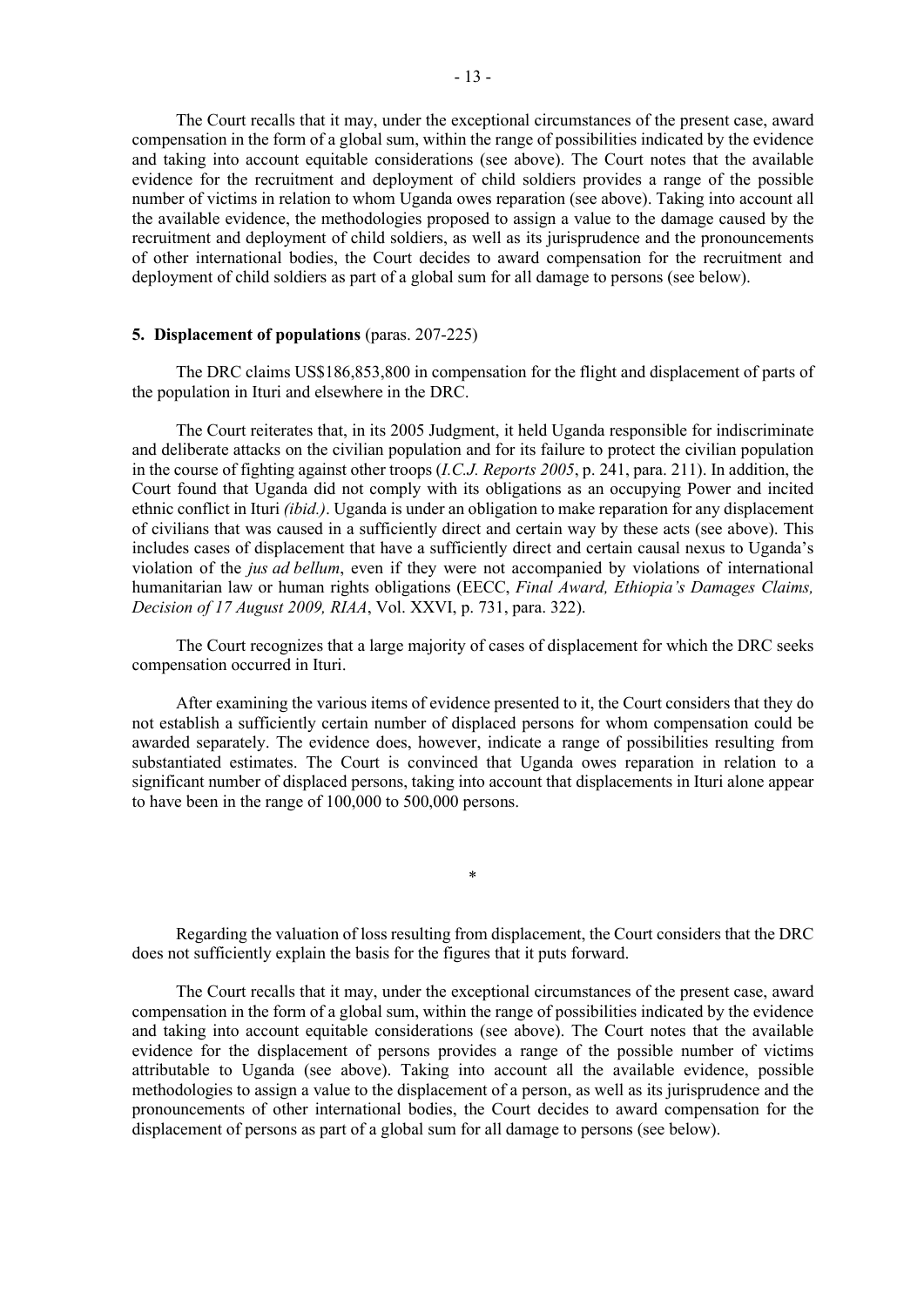### **6. Conclusion** (para. 226)

On the basis of all the preceding considerations, and given that Uganda has not established that particular injuries alleged by the DRC in Ituri were not caused by its failure to meet its obligations as an occupying Power, the Court finds it appropriate to award a single global sum of US\$225,000,000 for the loss of life and other damage to persons.

### **B. Damage to property** (paras. 227-258)

The DRC also maintains that Uganda must make reparation in the form of compensation for damage to property.

### **1. General aspects** (paras. 240-242)

The Court recalls that, in its 2005 Judgment, it found that Uganda was responsible for damage to property, both inside and outside Ituri. The Court concluded that UPDF troops "destroyed villages and civilian buildings" and "failed to distinguish between civilian and military targets" (*I.C.J. Reports 2005*, p. 241, para. 211).

In the same Judgment, the Court also determined that Uganda "fail[ed], as an occupying Power, to take measures to respect and ensure respect for human rights and international humanitarian law in Ituri district" (*ibid*., p. 280, para. 345, subpara. (3) of the operative part). The Court recalls that, in this phase of the proceedings, it is for Uganda to establish that the damage to particular property in Ituri alleged by the DRC was not caused by its failure to meet its obligations as an occupying Power. In the absence of evidence to that effect, it may be concluded that Uganda owes reparation in relation to such damage (see above).

The Court emphasizes that, given the extraordinary character of the conflict and the ensuing difficulty of gathering detailed evidence for most forms of property damage, the DRC cannot be expected to provide specific documentation for each individual building destroyed or seriously damaged during the five years of Uganda's unlawful military involvement in the DRC (see above). At the same time, the Court considers that, notwithstanding the difficult situation in which the DRC found itself, more evidence could be expected to have been collected by the DRC since the Court delivered its 2005 Judgment, particularly in relation to assets and infrastructure owned by the DRC itself and of which it was in possession and control. The Court will bear these considerations in mind when assessing the evidence tendered by the DRC.

# **2. Ituri** (paras. 243-249)

The Court considers that evidence presented by the DRC does not permit the Court to even approximate the extent of the damage and that the report of the Court-appointed expert does not provide any relevant additional information. The Court must therefore base its own assessment on United Nations reports, particularly on the Mapping Report. The Court considers that this report contains several credible findings on the destruction of "dwellings", "buildings", "villages", "hospitals" and "schools" in Ituri.

The Court further notes that the Mapping Report and other United Nations reports establish a convincing record of large-scale pillaging in Ituri, both by Uganda's armed forces and by other actors.

With regard to the valuation of the property lost, the Court considers that proceedings before the ICC relating to the same conflict are relevant.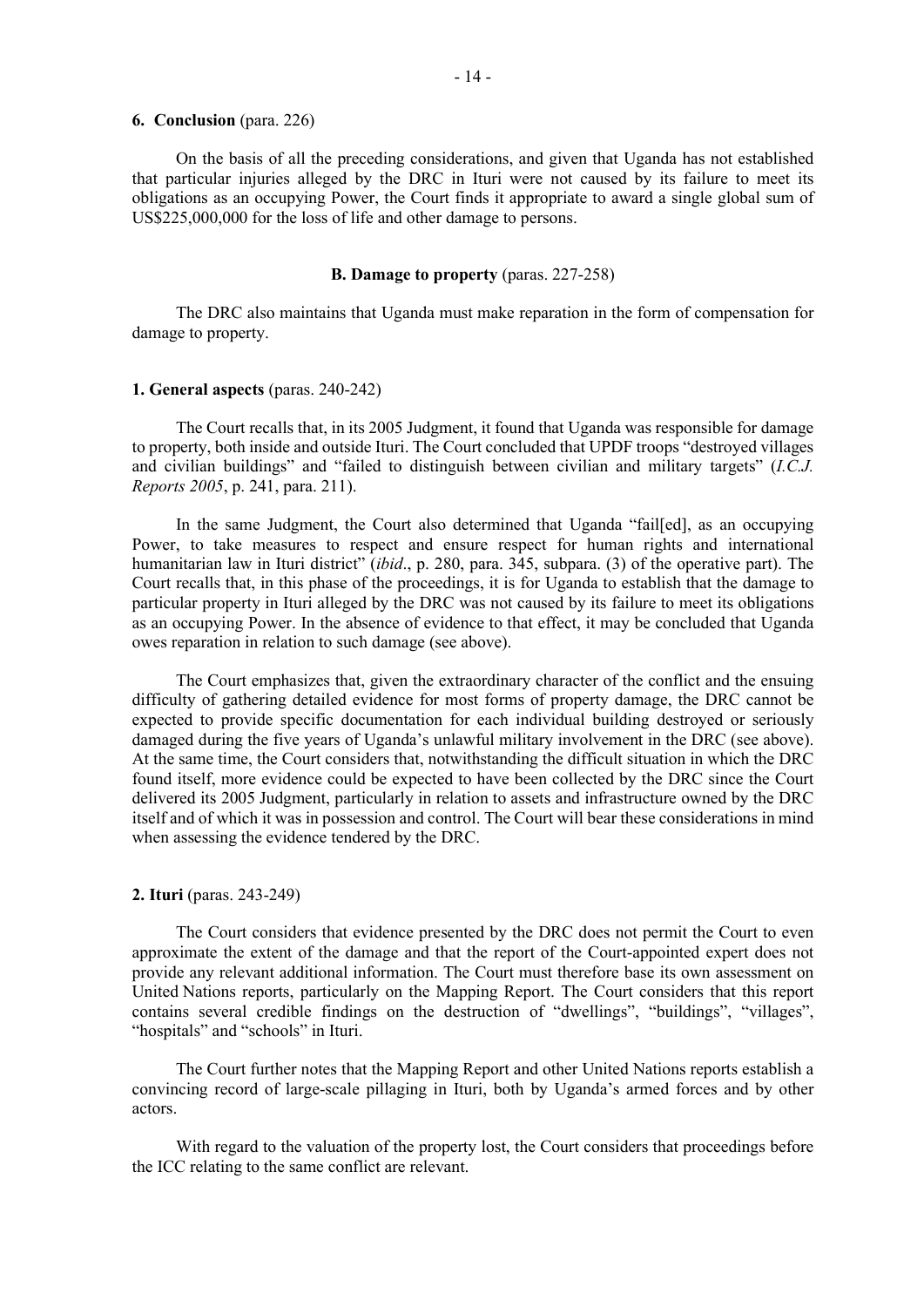### **3. Outside Ituri** (paras. 250-253)

The evidence presented by the DRC does not permit the Court to assess the extent of the damage even approximately, and the report of the Court-appointed expert does not provide any relevant additional information.

The Court considers, however, that the Mapping Report and the report of the United Nations inter-agency assessment mission to Kisangani contain sufficient evidence to conclude that Uganda caused extensive property damage in Kisangani. It recalls that, in the view of the DRC, Uganda owes reparation for all the damage in Kisangani, because that damage had both cumulative and complementary causes. Uganda, on the other hand, maintains that the two States, Uganda and Rwanda, separately committed internationally wrongful acts and that each is responsible only for the damage caused by its own wrongful actions. The Court considers that each State is responsible for damage in Kisangani that was caused by its own armed forces acting independently. However, based on the very limited evidence available to it, the Court is not in a position to apportion a specific share of the damage to Uganda. It has taken into account the available evidence on damage to property in Kisangani in arriving at the global sum awarded for all damage to property (see below).

# **4. Société nationale d'électricité (SNEL)** (paras. 254-255)

The Court next addresses the claim of the DRC for damage caused to SNEL.

The Court notes that, given the Government's close relationship with SNEL, the DRC could have been expected to provide some evidence substantiating its claim to the Court.

The Court considers, however, that the DRC has not discharged its burden of proof regarding its claim for damage to SNEL.

#### **5. Military property** (para. 256)

Turning to the DRC's claim for damage to certain property of its armed forces, the Court takes the view that similar considerations apply. It dismisses this claim of the DRC for lack of evidence, and states that it will not address any other question in relation to this claim.

### **6. Conclusion** (para. 257)

The Court finds that the evidence presented by the DRC regarding damage to property is particularly limited. The Court is nevertheless persuaded that a significant amount of damage to property was caused by Uganda's unlawful conduct, as the Court found in its 2005 Judgment (*I.C.J. Reports 2005*, p. 241, para. 211). The Mapping Report, in particular, provides reliable and corroborated information about many instances of damage to property caused by Uganda, and also by other actors in Ituri. The Court also concludes that Uganda has not established that the particular damage to property alleged by the DRC in Ituri was not caused by Uganda's failure to meet its obligations as an occupying Power.

The Court recalls that it may, under the exceptional circumstances of the present case, award compensation in the form of a global sum, within the range of possibilities indicated by the evidence and taking into account equitable considerations (see above). The Court notes that the available evidence in relation to damage to property caused by Uganda is limited, but that the Mapping Report at least substantiates many instances of damage to property caused by Uganda. Taking into account all the available evidence, the proposals regarding the assignment of value to damage to property, as well as its jurisprudence and the pronouncements of other international bodies, the Court awards compensation for damage to property as a global sum of US\$40,000,000 (see above).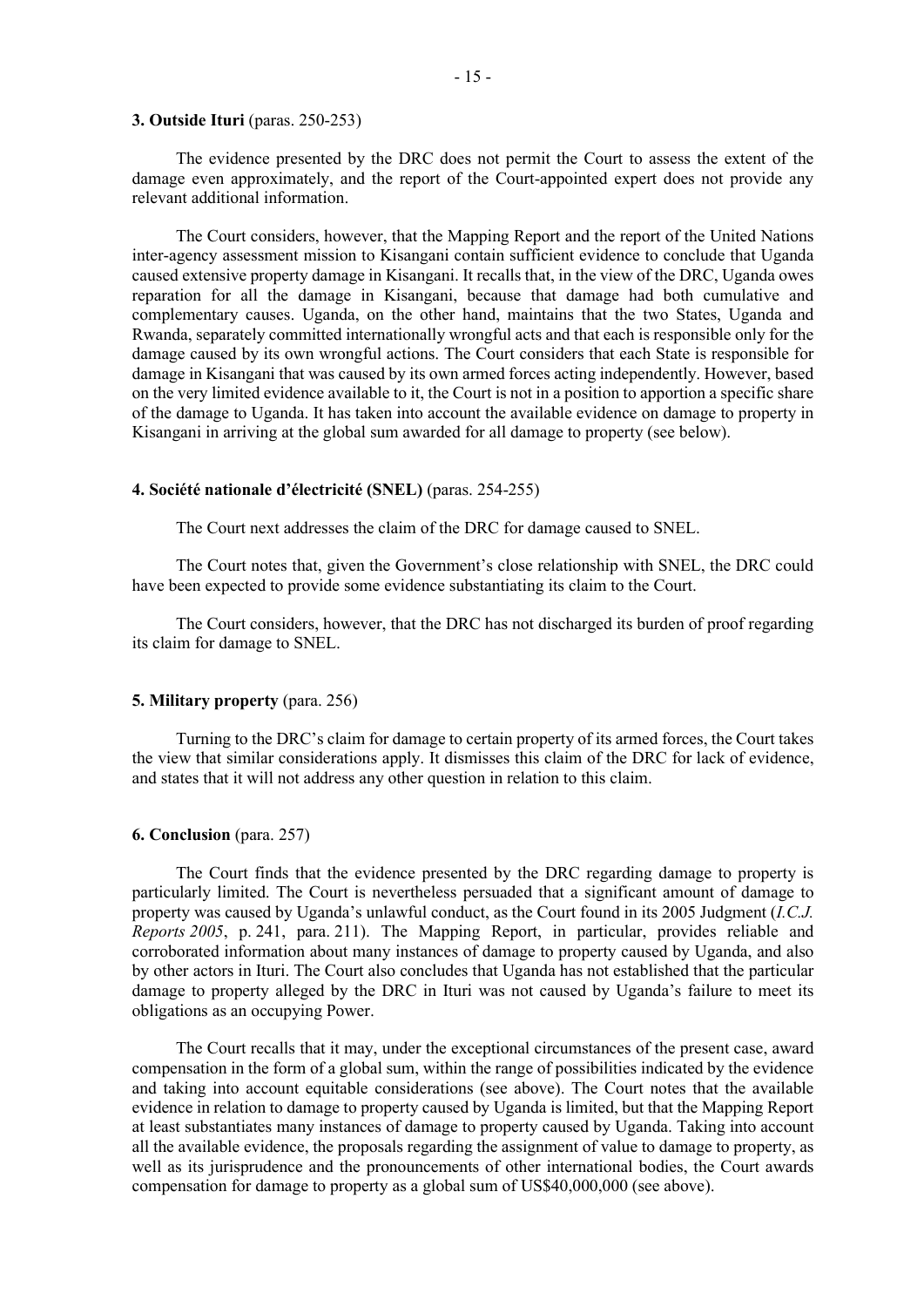# **C. Damage related to natural resources** (paras. 259-366)

The Court recalls that, in its 2005 Judgment, it found that

"the Republic of Uganda, by acts of looting, plundering and exploitation of Congolese natural resources committed by members of the Ugandan armed forces in the territory of the Democratic Republic of the Congo and by its failure to comply with its obligations as an occupying Power in Ituri district to prevent acts of looting, plundering and exploitation of Congolese natural resources, violated obligations owed to the Democratic Republic of the Congo under international law" (*I.C.J. Reports 2005*, pp. 280-281, para. 345, subpara. (4) of the operative part).

The Court also recalls that both the DRC and Uganda are parties to the African Charter on Human and Peoples' Rights of 27 June 1981, Article 21, paragraph 2, of which states that "[i]n case of spoliation the dispossessed people shall have the right to the lawful recovery of its property as well as to an adequate compensation".

The Court explains that, in its final submissions presented at the oral proceedings, the DRC asked the Court to adjudge and declare that Uganda is required to pay US\$1,043,563,809 as compensation for damage to Congolese natural resources caused by acts of looting, plundering and exploitation. This sum comprises claims for the loss of minerals, including gold, diamonds, coltan, tin and tungsten, for the loss of coffee and timber, for damage to flora through deforestation, and damage to fauna.

### **1. General aspects** (paras. 273-281)

In its 2005 Judgment, the Court stated that "[i]n reaching its decision on the DRC's claim [regarding natural resources], it was not necessary for the Court to make findings of fact with regard to each individual incident alleged" (*I.C.J. Reports 2005*, p. 249, para. 237). The Court then found that "it d[id] not have at its disposal credible evidence to prove that there [had been] a governmental policy of Uganda directed at the exploitation of natural resources of the DRC or that Uganda's military intervention [had been] carried out in order to obtain access to Congolese resources" (*ibid.*, p. 251, para. 242). However, it "consider[ed] that it ha[d] ample credible and persuasive evidence to conclude that officers and soldiers of the UPDF, including the most high-ranking officers, [had been] involved in the looting, plundering and exploitation of the DRC's natural resources and that the military authorities [had] not take[n] any measures to put an end to these acts" *(ibid.)*.

With respect to the natural resources located outside Ituri, the Court established that Uganda bears responsibility for looting, plundering and exploitation of natural resources "whenever" members of the UPDF were involved (*ibid.*, p. 252, para. 245), but not for any such acts committed by members of "rebel groups" that were not under Uganda's control (*ibid.*, p. 253, para. 247). The 2005 Judgment did not specify which acts of looting, plundering and exploitation of natural resources the Court considered to be attributable to Uganda. That decision was left to the reparations phase, in which the DRC would have to provide evidence regarding the extent of damage to natural resources outside Ituri, as well as its attribution to Uganda.

With respect to natural resources located in Ituri, the Court found "sufficient credible evidence" to establish that Uganda had violated "its obligations under Article 43 of the Hague Regulations of 1907 as an occupying Power in Ituri in respect of all acts of looting, plundering and exploitation of natural resources in the occupied territory" (*ibid.*, p. 253, para. 250). This means Uganda is liable to make reparation for all acts of looting, plundering or exploitation of natural resources in Ituri, even if the persons who engaged in such acts were members of armed groups or other third parties (*ibid.*, p. 253, para. 248). It remains for the Court in the reparations phase to satisfy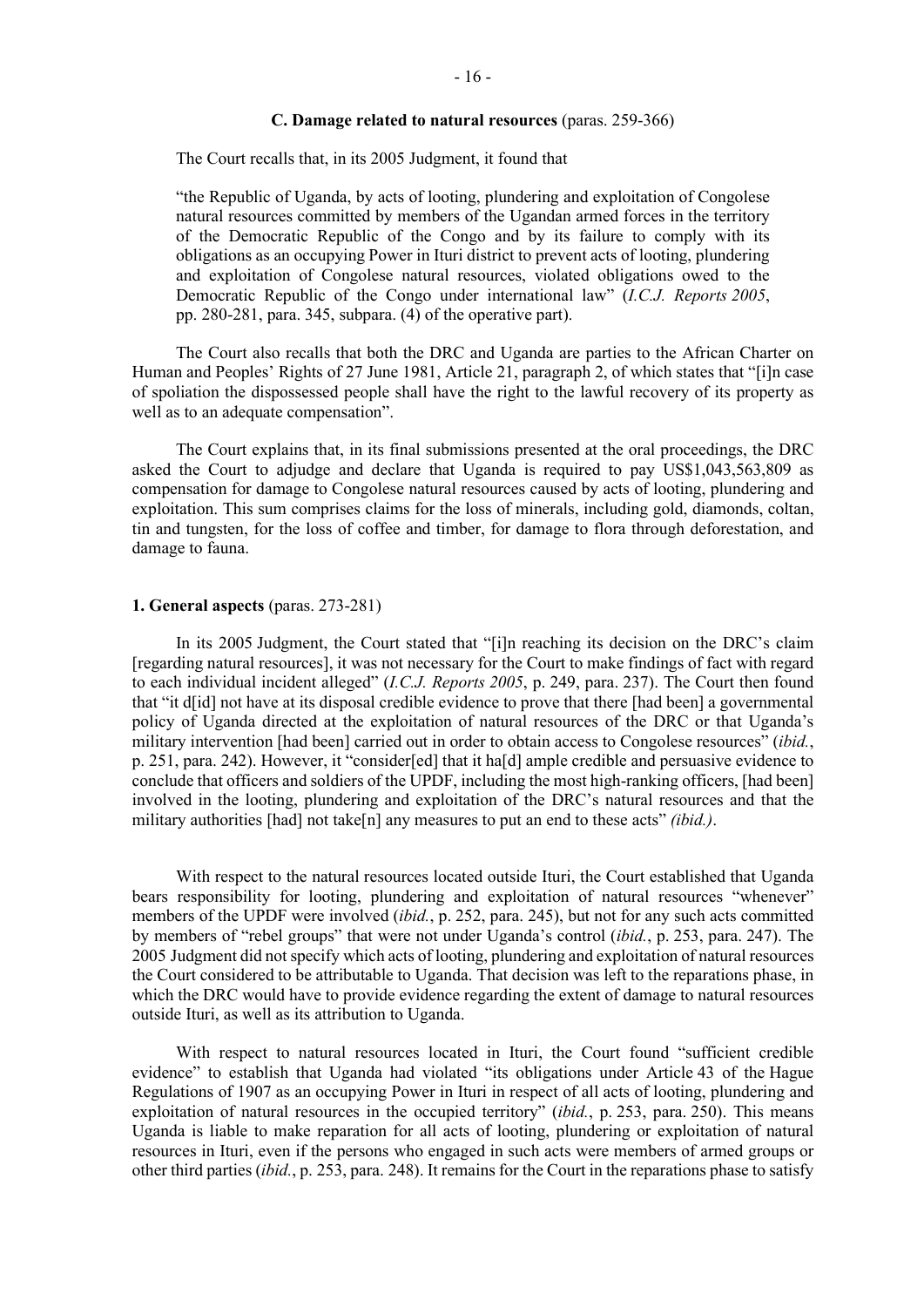itself that the available evidence establishes the existence of the alleged injury from looting, plundering and exploitation of natural resources and, in the exceptional circumstances of this case, to identify at least a range of possibilities regarding its extent.

The Court recalls that it is limited to deciding on the amount of compensation due for the injuries resulting from the internationally wrongful acts that the Court identified in its 2005 Judgment (*ibid.*, p. 257, para. 260), in which it specifically addressed reports regarding the exploitation of gold (*ibid.*, pp. 249-250, para. 238, pp. 250-251, paras. 240-242), diamonds (*ibid.*, p. 250, para. 240, p. 251, para. 242, and p. 253, para. 248), and coffee (*ibid.*, p. 250, para. 240). The Court did not mention coltan, tin, tungsten, timber or damage to fauna and flora. Coltan, tin, tungsten and timber are nonetheless raw materials which are encompassed by the generic term "natural resources". Furthermore, the Court is of the view that claims relating to fauna are covered by the scope of the 2005 Judgment, in which the "hunting and plundering of protected species" was referred to as part of the DRC's allegations regarding natural resources (*ibid.*, p. 246, para. 223). To the extent that damage to flora represents a direct consequence of the plundering of timber through deforestation, the Court considers that such damage falls within the scope of the 2005 Judgment. The Court must nevertheless satisfy itself in the present reparations phase that the alleged exploitation of resources which were not mentioned explicitly in the 2005 Judgment actually occurred and that Uganda is liable to make reparation for the ensuing damage.

After setting out general considerations on the value of the various evidence submitted to it, the Court states that it will draw its conclusions on the basis of the evidence that it finds reliable in order to determine the damage caused by Uganda to Congolese natural resources and the compensation to be awarded.

### **2. Minerals** (paras. 282-327)

### **(a)** *Gold* (paras. 282-298)

As regards gold, the Court is of the view that there is sufficient evidence to conclude that Uganda is responsible for a substantial amount of damage resulting from looting, plundering and exploitation of gold within the range of the assessment of the expert report. On this basis, the Court decides to award compensation for this form of damage as part of a global sum for all damage to natural resources (see below).

# **(b)** *Diamonds* (paras. 299-310)

As regards diamonds, the Court considers that there is sufficient evidence to conclude that Uganda is responsible for damage resulting from the looting, plundering and exploitation of diamonds within the range of the assessment of the expert report. On this basis, the Court decides to award compensation for this form of damage as part of a global sum for all damage to natural resources (see below).

### **(c)** *Coltan* (paras. 311-322)

With respect to coltan, the Court considers that there is sufficient evidence to conclude that Uganda is responsible for damage resulting from the looting, plundering and exploitation of coltan within the range of the assessment of the expert report. On this basis, the Court decides to award compensation for this form of damage as part of a global sum for all damage to natural resources (see below).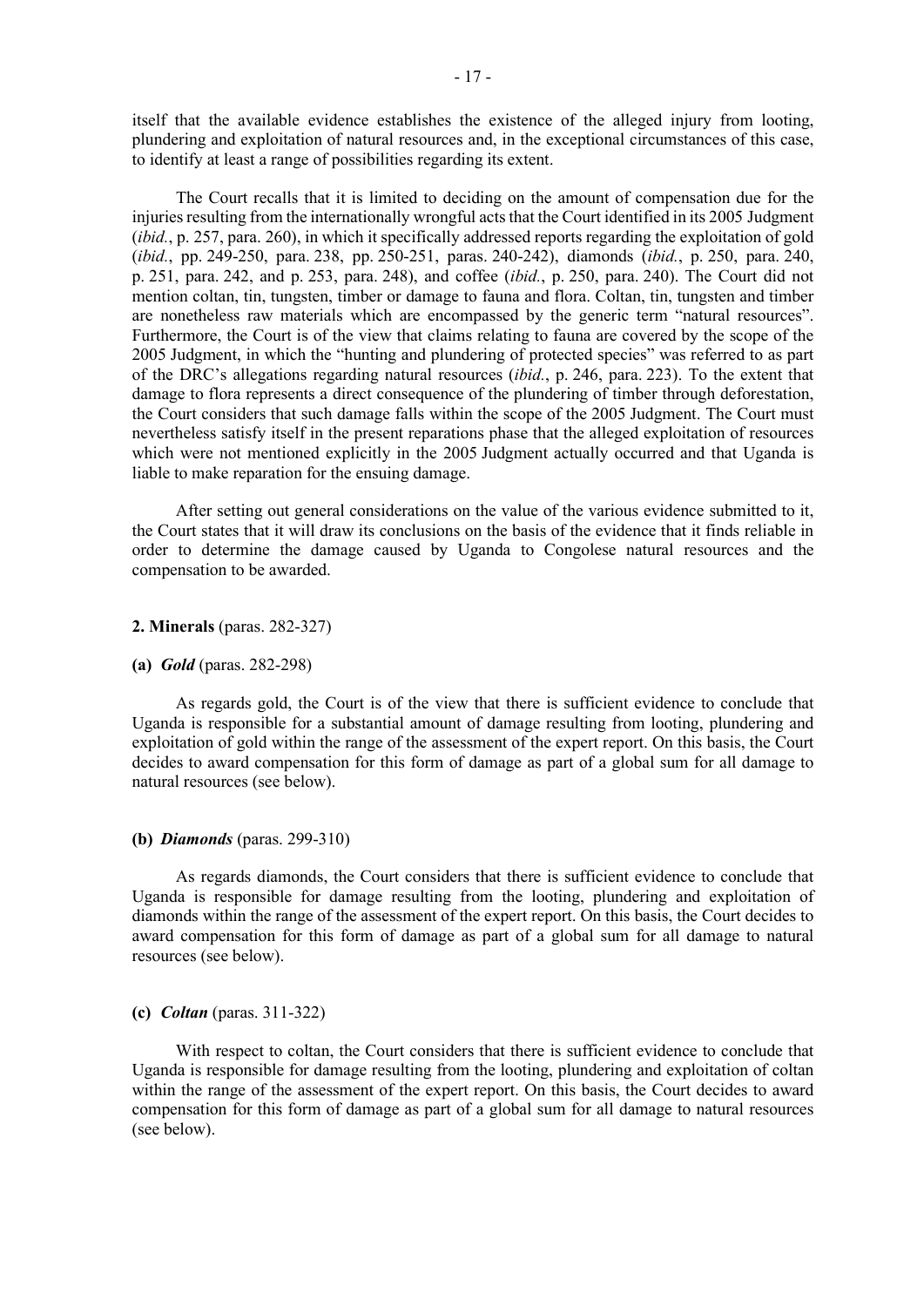### **(d)** *Tin and tungsten* (paras. 323-327)

As regards tin and tungsten, the Court considers that the inclusion of tin and tungsten in the scope of the expert report was permissible under the terms of reference. The Court notes that Mr. Nest's report refers only to evidence of the transit of small quantities of tin and tungsten through Ituri, which in itself does not constitute looting, plundering or exploitation. In particular, he underlines that he included those two minerals only "in order to flag their relative insignificance as sources of value exploited by personnel in either Ituri or non-Ituri".

Given that there is limited evidence relating to tin and tungsten and that the expert noted the relative insignificance of these resources, in terms of the quantities exploited and the corresponding value, the Court decides that it will not take these two minerals into account in determining the compensation due for damage to natural resources.

### **3. Flora** (paras. 328-350)

# **(a)** *Coffee* (paras. 328-332)

The Court considers that the inclusion of coffee in the scope of the expert report was permissible under the terms of reference. It notes that Mr. Nest's findings with respect to coffee are corroborated to a certain extent by other evidence. The Court therefore considers that there is sufficient evidence to conclude that Uganda is responsible for damage resulting from the looting, plundering and exploitation of coffee.

However, since these reports only contain anecdotal evidence, and since the expert could otherwise only rely on an uncorroborated report by a Congolese non-governmental organization, the Court considers that it is appropriate to award compensation at a level lower than that calculated by the Court-appointed expert. On this basis, the Court decides to award compensation for this form of damage as part of a global sum for all damage to natural resources (see below).

# **(b)** *Timber* (paras. 333-344)

The Court considers that there is sufficient evidence to conclude that Uganda owes reparation for damage resulting from the looting, plundering and exploitation of timber. The Court nevertheless notes that Mr. Nest's calculations in relation to timber are based on less precise information and rougher estimates than were available to him, for example, in relation to gold. The amount of compensation should therefore be considerably lower than his estimate. On this basis, the Court decides to award compensation for this form of damage as part of a global sum for all damage to natural resources (see below).

# **(c)** *Environmental damage resulting from deforestation* (paras. 345-350)

With respect to environmental damage resulting from deforestation, the Court recalls in particular that, in the case concerning *Certain Activities Carried Out by Nicaragua in the Border Area (Costa Rica* v. *Nicaragua)*, it held that "it is consistent with the principles of international law governing the consequences of internationally wrongful acts, including the principle of full reparation, to hold that compensation is due for damage caused to the environment, in and of itself" and that "damage to the environment, and the consequent impairment or loss of the ability of the environment to provide goods and services, is compensable under international law".

It notes, however, that in the present case the DRC did not provide the Court with any basis for assessing damage to the environment, in particular to biodiversity, through deforestation. Being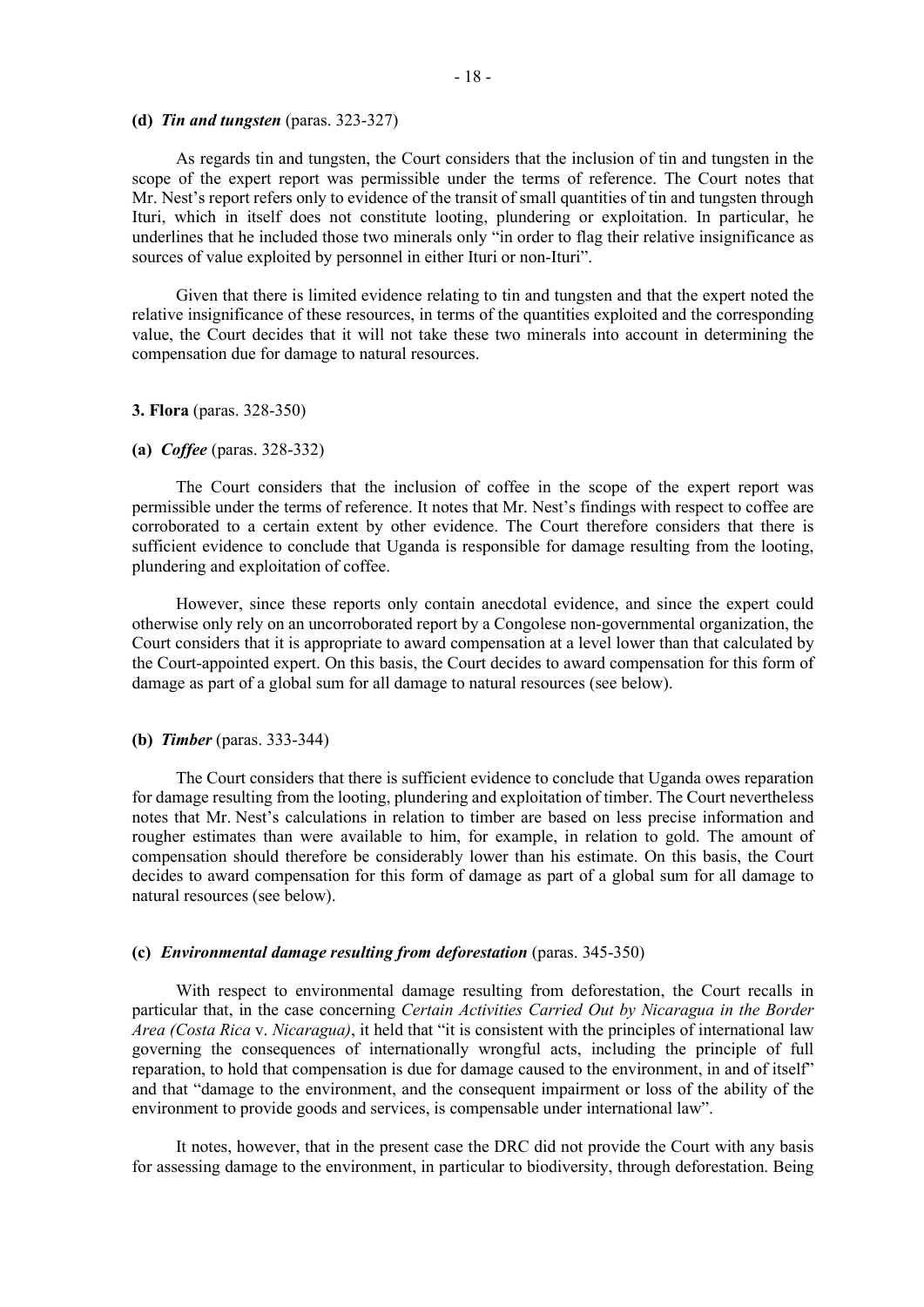thus unable to determine the extent of the DRC's injury, even on an approximate basis, the Court dismisses the claim for environmental damage resulting from deforestation.

# **4. Fauna** (paras. 351-363)

The Court recalls that it found that the DRC's claims relating to damage to fauna are encompassed by the scope of its 2005 Judgment (see above).

While the available evidence is not sufficient to determine a reasonably precise or even an approximate number of animal deaths for which Uganda owes reparation, the Court is nevertheless satisfied, on the basis of reports submitted to it, that Uganda is responsible for a significant amount of damage to fauna in the Okapi Wildlife Reserve and in the northern part of Virunga National Park, to the extent that these parks are located in Ituri. On this basis, the Court decides to award compensation for this form of damage as part of a global sum for all damage to natural resources (see below).

### **5. Conclusion** (paras. 364-366)

The Court observes that the evidence presented to it and the expert report by Mr. Nest demonstrate that a large quantity of natural resources was looted, plundered and exploited in the DRC between 1998 and 2003. In respect of Ituri, Uganda is liable to make reparation for all such acts. As to areas outside of Ituri, a significant amount of natural resources looted, plundered and exploited is attributable to Uganda. However, neither the report by the Court-appointed expert nor the evidence presented by the DRC or set out in reports by the Porter Commission, United Nations bodies and non-governmental organizations is sufficient to prove the precise extent of the looting, plundering and exploitation for which Uganda is liable. The expert report by Mr. Nest provides a methodologically solid and persuasive estimate on the basis of the available evidence. This expert report is particularly helpful regarding the valuation of the different natural resources it covers (minerals, coffee and timber). However, while the expert report by Mr. Nest, and, with respect to fauna, the reports by specialized United Nations bodies, may offer the best possible estimate of the scale of the exploitation of natural resources under the circumstances, they do not permit the Court to reach a sufficiently precise determination of the extent or the valuation of the damage.

As it did with respect to damage to persons and to property, the Court must take account of the extraordinary circumstances of the present case, which have restricted the ability of the DRC and of the expert to present evidence with greater probative value (see above). The Court recalls that it may, under the exceptional circumstances of the present case, award compensation in the form of a global sum, within the range of possibilities indicated by the evidence and taking into account equitable considerations (see above).

Taking into account all the available evidence, in particular the findings and estimates contained in the report by the Court-appointed expert Mr. Nest, as well as its jurisprudence and the pronouncements of other international bodies, the Court awards compensation for the looting, plundering and exploitation of natural resources in the form of global sum of US\$60,000,000.

### **D. Macroeconomic damage** (paras. 367-384)

Lastly, the Court recalls that the DRC claims US\$5,714,000,775 for macroeconomic damage.

The Court notes that, in the operative part of its 2005 Judgment, it found that "Uganda, by engaging in military activities against the Democratic Republic of the Congo . . . violated the principle of non-use of force in international relations and the principle of non-intervention" and held "that the Republic of Uganda is under obligation to make reparation to the Democratic Republic of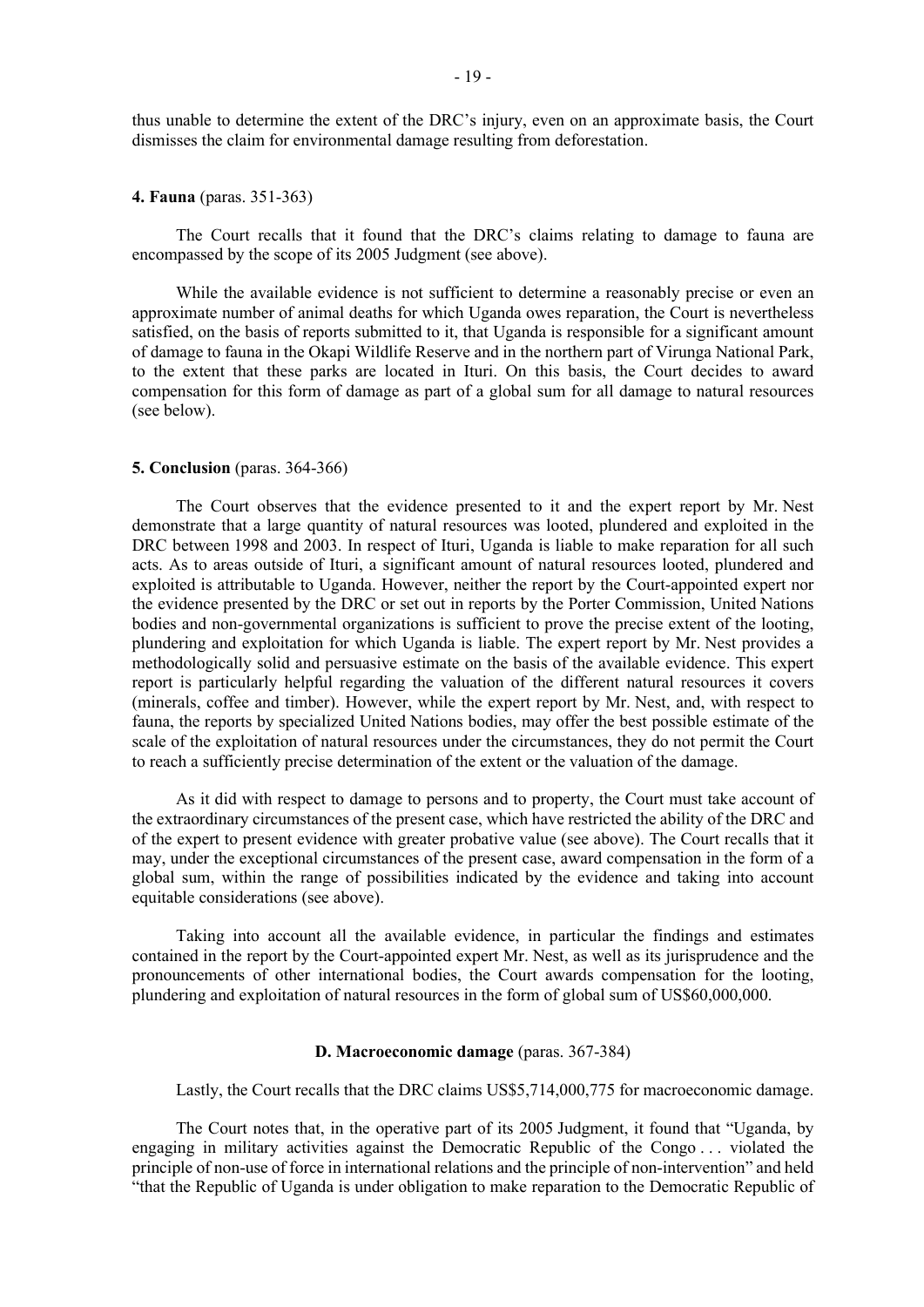the Congo for the injury caused" (*I.C.J. Reports 2005*, pp. 280-282, para. 345, subparas. (1) and (5)). The Court did not, however, specifically mention macroeconomic damage.

The Court is of the opinion that it does not need to decide, in the present proceedings, whether a claim for macroeconomic damage resulting from a violation of the prohibition of the use of force, or a claim for such damage more generally, is compensable under international law. It is enough for the Court to note that the DRC has not shown a sufficiently direct and certain causal nexus between the internationally wrongful act of Uganda and any alleged macroeconomic damage. In any event, the DRC has not provided a basis for arriving at even a rough estimate of any possible macroeconomic damage.

The Court thus rejects the claim of the DRC for macroeconomic damage.

### **IV. SATISFACTION (PARAS. 385-392)**

The Court recalls that the DRC argues that, regardless of the amount awarded by the Court, compensation as a form of reparation is not sufficient to remedy fully the damage caused to the DRC and its population. It therefore asks that Uganda be required to give satisfaction through: (i) the criminal investigation and prosecution of officers and soldiers of the UPDF; (ii) the payment of US\$25 million for the creation of a fund to promote reconciliation between the Hema and the Lendu in Ituri; and (iii) the payment of US\$100 million for the non-material harm suffered by the DRC as a result of the war.

Before examining the three forms of satisfaction sought by the DRC, the Court recalls that, in general, a declaration of violation is, in itself, appropriate satisfaction in most cases. However, satisfaction can take an entirely different form depending on the circumstances of the case, and in so far as compensation does not wipe out all the consequences of an internationally wrongful act.

With respect to the first measure sought by the DRC, namely the conduct of criminal investigations and prosecutions, the Court recalls Article 37 of the ILC Articles on State Responsibility. It observes that the forms of satisfaction listed in the second paragraph of this provision (namely an acknowledgement of the breach, an expression of regret, a formal apology or another appropriate modality) are not exhaustive. In principle, satisfaction can include measures such as "disciplinary or penal action against the individuals whose conduct caused the internationally wrongful act" (commentary to Article 37 of the ILC Articles on State Responsibility, *Yearbook of the International Law Commission*, 2001, Vol. II, Part Two, p. 106, para. 5).

The Court recalls that, in its 2005 Judgment, it found that Ugandan troops had committed grave breaches of the Geneva Conventions. The Court observes that, pursuant to Article 146 of the Fourth Geneva Convention relative to the Protection of Civilian Persons in Time of War of 12 August 1949 and to Article 85 of the Protocol Additional to the Geneva Conventions of 12 August 1949 and relating to the Protection of Victims of International Armed Conflicts (Protocol I), Uganda has a duty to investigate, prosecute and punish those responsible for the commission of such violations. There is no need for the Court to order any additional specific measure of satisfaction relating to the conduct of criminal investigations or prosecutions. The Respondent is required to investigate and prosecute by virtue of the obligations incumbent on it.

As regards the second measure of satisfaction sought by the DRC, the Court recalls that in its 2005 Judgment it considered that the UPDF had "incited ethnic conflicts and t[aken] no action to prevent such conflicts in Ituri district" (*I.C.J. Reports 2005*, p. 240, para. 209). In this case, however, the material damage caused by the ethnic conflicts in Ituri is already covered by the compensation awarded for damage to persons and to property. The Court nevertheless invites the Parties to co-operate in good faith to establish different methods and means of promoting reconciliation between the Hema and Lendu ethnic groups in Ituri and ensure lasting peace between them.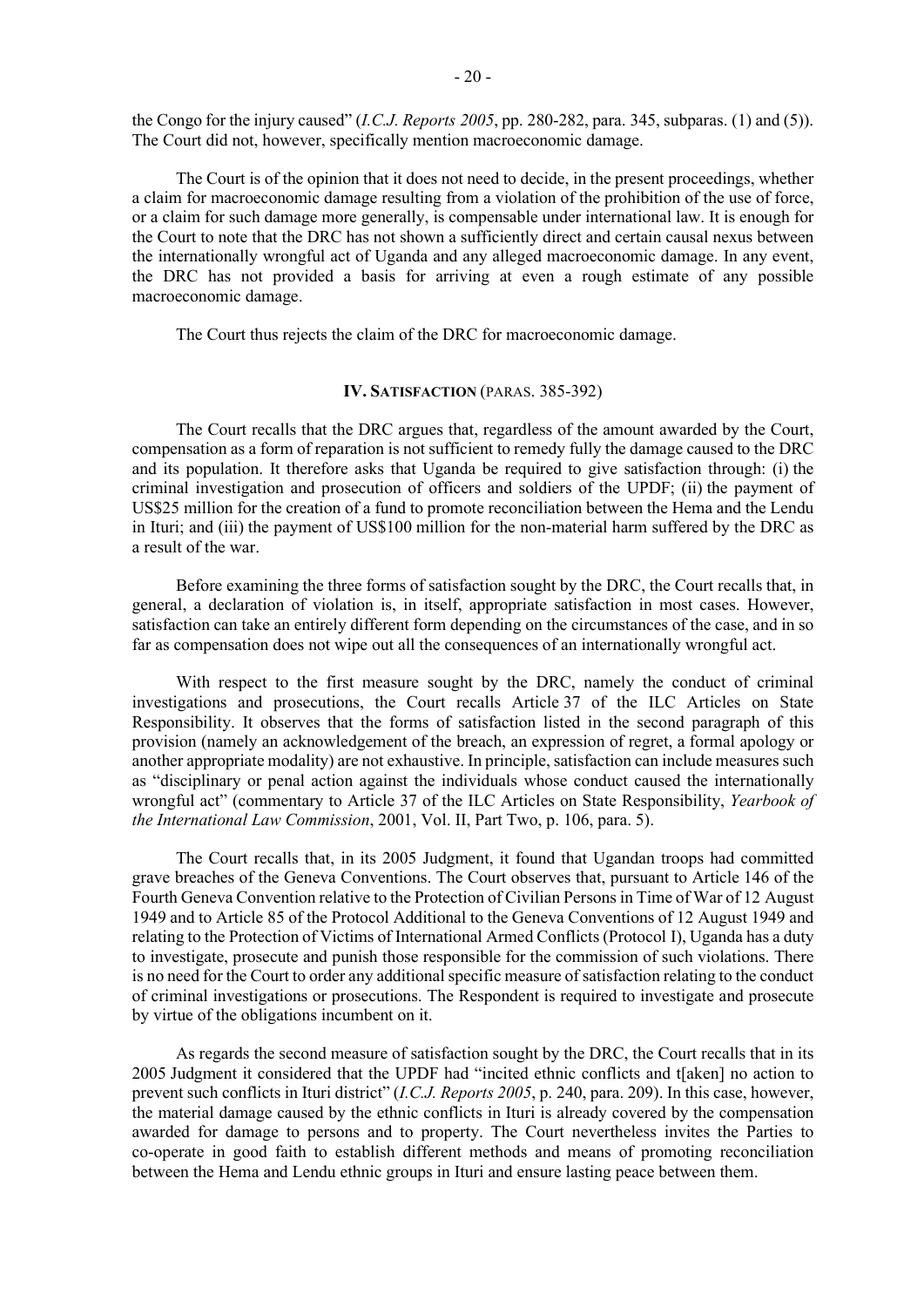Lastly, the Court cannot uphold the third measure of satisfaction sought by the DRC. There is no basis for granting satisfaction for non-material harm to the DRC in such circumstances, given the subject-matter of reparation in international law and international practice in this regard. The EECC rejected Ethiopia's claim for moral damage suffered by Ethiopians and by the State itself on account of Eritrea's illegal use of force (*Final Award, Ethiopia's Damages Claims, Decision of 17 August 2009, RIAA*, Vol. XXVI, pp. 662, 664, paras. 54-55, 61). In the circumstances of the case, the Court considers that the non-material harm for which the DRC seeks satisfaction is included in the global sums awarded by the Court for various heads of damage.

# **V. OTHER REQUESTS** (PARAS. 393-404)

The Court then turns to the other requests made by the DRC in its final submissions, namely that the Court order Uganda to reimburse the DRC's costs incurred during the proceedings, that the Court grant pre-judgment and post-judgment interest, and that the Court remain seised of the case until Uganda has fully made the reparations and paid compensation as ordered by it.

# **A. Costs** (paras. 394-396)

The Court recalls that, in its final submissions, the DRC requests the Court to order that the costs it incurred in the present case be reimbursed by Uganda.

It notes in this regard that Article 64 of its Statute provides that "[u]nless otherwise decided by the Court, each party shall bear its own costs". Taking into account the circumstances of this case, including the fact that Uganda prevailed on one of its counter-claims against the DRC and subsequently waived its own claim for compensation, the Court sees no sufficient reason that would justify departing, in the present case, from the general rule set forth in Article 64 of the Statute. Accordingly, each Party shall bear its own costs.

# **B. Pre-judgment and post-judgment interest** (paras. 397-402)

In its final submissions, the DRC requests the Court to order Uganda to pay pre-judgment interest and post-judgment interest.

With respect to the DRC's claim for pre-judgment interest, the Court observes that, in the practice of international courts and tribunals, while pre-judgment interest may be awarded if full reparation for injury caused by an internationally wrongful act so requires, interest is not an autonomous form of reparation, nor is it a necessary part of compensation in every case. The Court notes that in determining the amount to be awarded for each head of damage, it has taken into account the passage of time. In this regard, the Court observes that the DRC itself has stated in its final submissions that it is not requesting pre-judgment interest in respect of damage for which "the amount of compensation awarded by the Court, based on an overall assessment, already takes account of the passage of time". The Court considers that there is thus no need to award pre-judgment interest in the circumstances of the case.

With regard to the DRC's claim for post-judgment interest, the Court recalls that it has granted such interest in past cases in which it has awarded compensation, having observed that the award of post-judgment interest was consistent with the practice of other international courts and tribunals. The Court expects timely payment and has no reason to assume that Uganda will not act accordingly. Nevertheless, consistent with its practice, the Court decides that, should payment be delayed, post-judgment interest shall be paid. It will accrue at an annual rate of 6 per cent on any overdue amount (see below).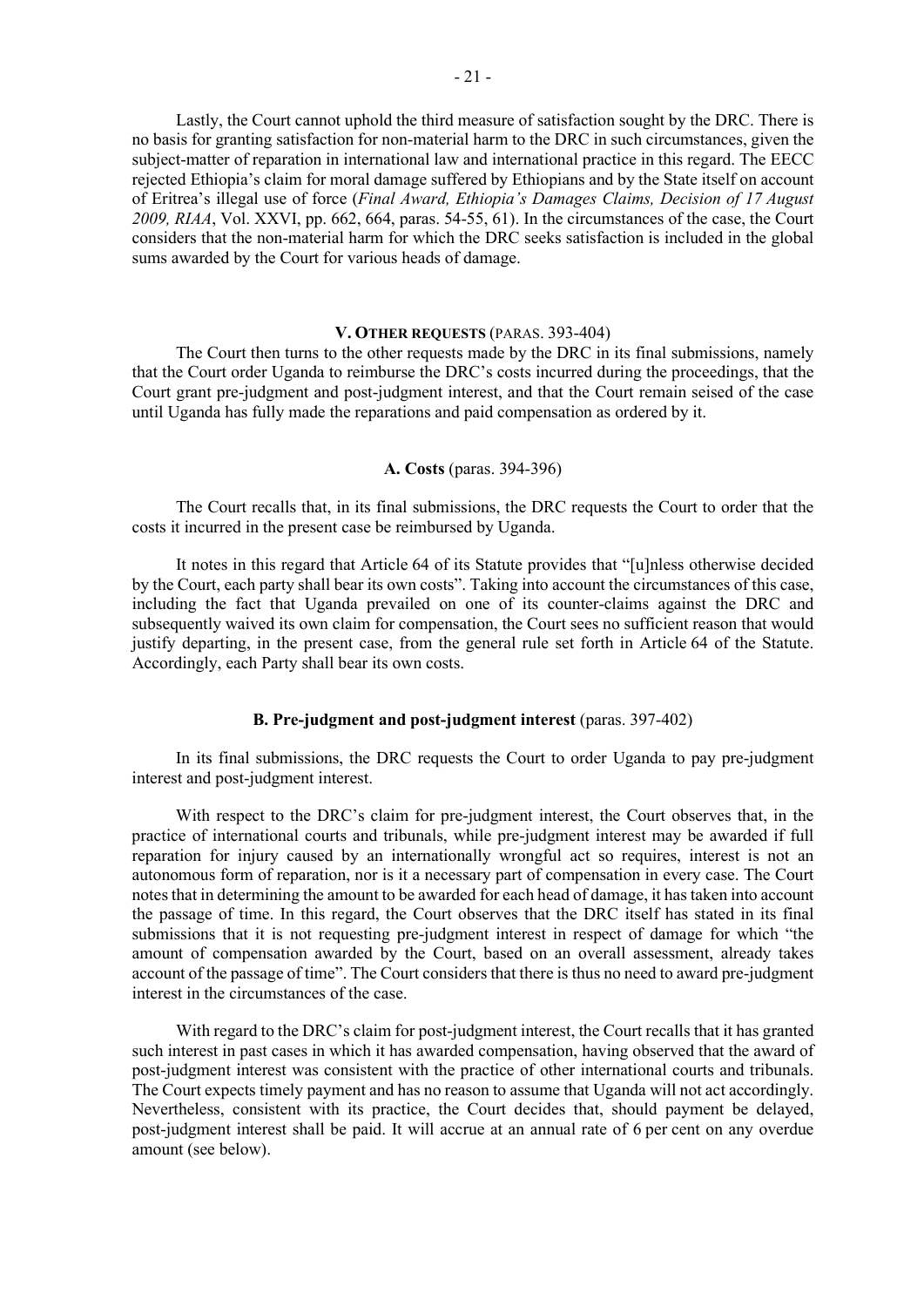# **C. Request that the Court remain seised of the case** (paras. 403-404)

The Court observes that the DRC, by its request that the Court remain seised of the case, is essentially asking the Court to supervise the implementation of its Judgment. In this regard, the Court notes that in none of its previous judgments on compensation has it considered it necessary to remain seised of the case until a final payment was received. The Court moreover considers that the award of post-judgment interest addresses the DRC's concerns regarding timely compliance by the Respondent with the payment obligations set out in the present Judgment. In light of the above, there is no reason for the Court to remain seised of the case and the request of the DRC must therefore be rejected.

### **VI. TOTAL SUM AWARDED** (PARAS. 405-408)

The total amount of compensation awarded to the DRC is US\$325,000,000. This global sum includes US\$225,000,000 for damage to persons, US\$40,000,000 for damage to property, and US\$60,000,000 for damage related to natural resources.

The Court states that the total sum is to be paid in annual instalments of US\$65,000,000, due on 1 September of each year, from 2022 to 2026. The Court decides that, should payment be delayed, post-judgment interest at an annual rate of 6 per cent on each instalment will accrue on any overdue amount from the day which follows the day on which the instalment was due.

The Court declares itself satisfied that the total sum awarded, and the terms of payment, remain within the capacity of Uganda to pay. Therefore, the Court finds that it need not consider the question whether, in determining the amount of compensation, account should be taken of the financial burden imposed on the responsible State, given its economic condition (see above).

The Court notes that the reparation awarded to the DRC for damage to persons and to property reflects the harm suffered by individuals and communities as a result of Uganda's breach of its international obligations. In this regard, the Court takes full cognizance of, and welcomes, the undertaking given by the Agent of the DRC during the oral proceedings regarding the fund that has been established by the Government of the DRC, according to which the compensation to be paid by Uganda will be fairly and effectively distributed to victims of the harm, under the supervision of organs whose members include representatives of victims and civil society and whose operation is supported by international experts. In distributing the sums awarded, the fund is encouraged to consider also the possibility of adopting measures for the benefit of the affected communities as a whole.

### **OPERATIVE CLAUSE** (PARA. 409)

For these reasons,

THE COURT,

(1) *Fixes* the following amounts for the compensation due from the Republic of Uganda to the Democratic Republic of the Congo for the damage caused by the violations of international obligations by the Republic of Uganda, as found by the Court in its Judgment of 19 December 2005:

*(a)* By twelve votes to two,

US\$225,000,000 for damage to persons;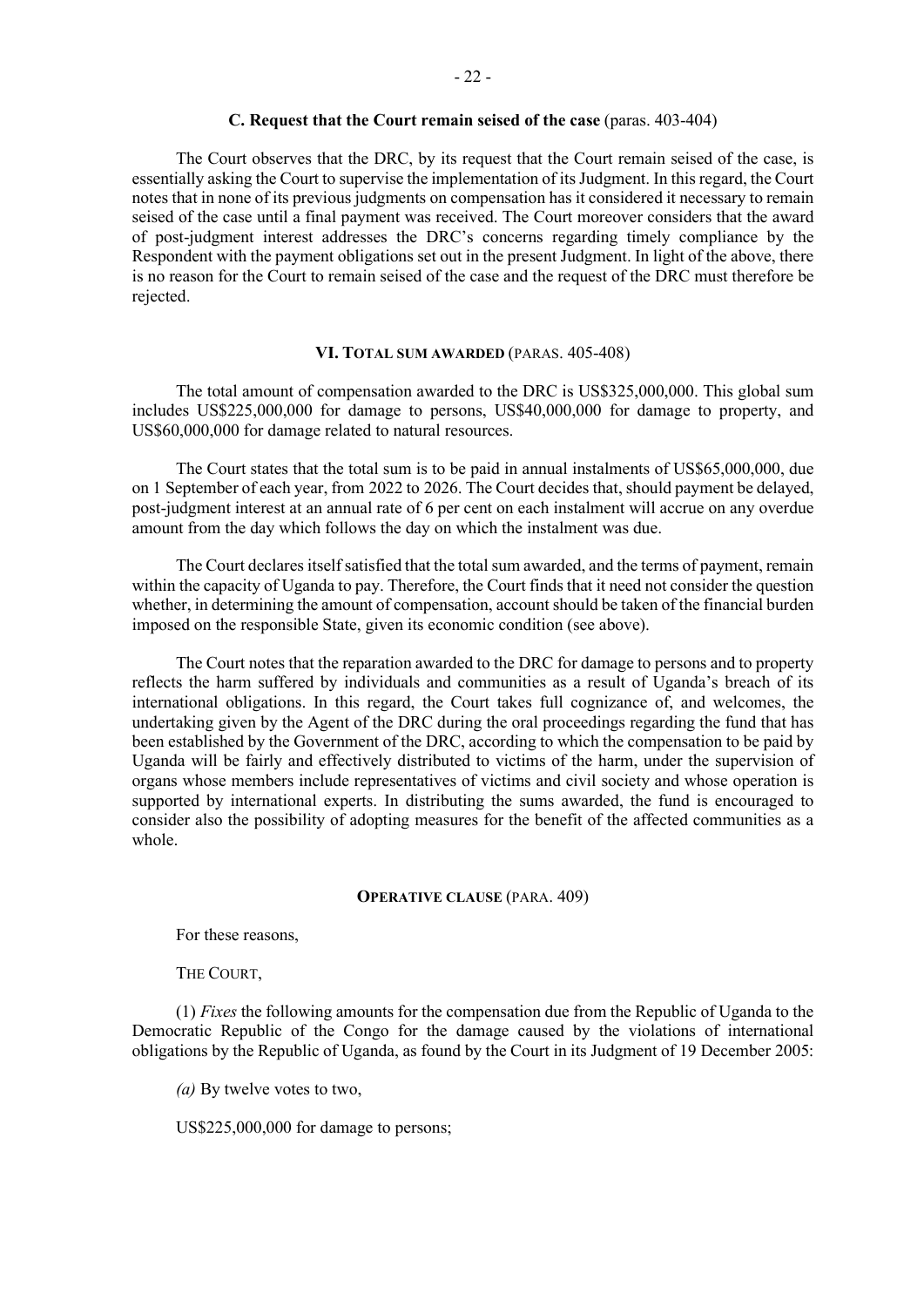IN FAVOUR: *President* Donoghue; *Vice-President* Gevorgian; *Judges* Tomka, Abraham, Bennouna, Yusuf, Xue, Sebutinde, Bhandari, Robinson, Iwasawa, Nolte;

AGAINST: *Judge* Salam; *Judge* ad hoc Daudet;

*(b)* By twelve votes to two,

US\$40,000,000 for damage to property;

IN FAVOUR: *President* Donoghue; *Vice-President* Gevorgian; *Judges* Tomka, Abraham, Bennouna, Yusuf, Xue, Sebutinde, Bhandari, Robinson, Iwasawa, Nolte;

AGAINST: *Judge* Salam; *Judge* ad hoc Daudet;

*(c)* Unanimously,

US\$60,000,000 for damage related to natural resources;

(2) By twelve votes to two,

*Decides* that the total amount due under point 1 above shall be paid in five annual instalments of US\$65,000,000 starting on 1 September 2022;

IN FAVOUR: *President* Donoghue; *Vice-President* Gevorgian; *Judges* Abraham, Bennouna, Yusuf, Xue, Sebutinde, Bhandari, Robinson, Salam, Iwasawa, Nolte;

AGAINST: *Judge* Tomka; *Judge* ad hoc Daudet;

(3) Unanimously,

*Decides* that, should payment be delayed, post-judgment interest of 6 per cent will accrue on any overdue amount as from the day which follows the day on which the instalment was due;

(4) By twelve votes to two,

*Rejects* the request of the Democratic Republic of the Congo that the costs it incurred in the present case be borne by the Republic of Uganda;

IN FAVOUR: *President* Donoghue; *Vice-President* Gevorgian; *Judges* Abraham, Bennouna, Yusuf, Xue, Sebutinde, Bhandari, Robinson, Salam, Iwasawa, Nolte;

AGAINST: *Judge* Tomka; *Judge* ad hoc Daudet;

(5) Unanimously,

*Rejects* all other submissions made by the Democratic Republic of the Congo.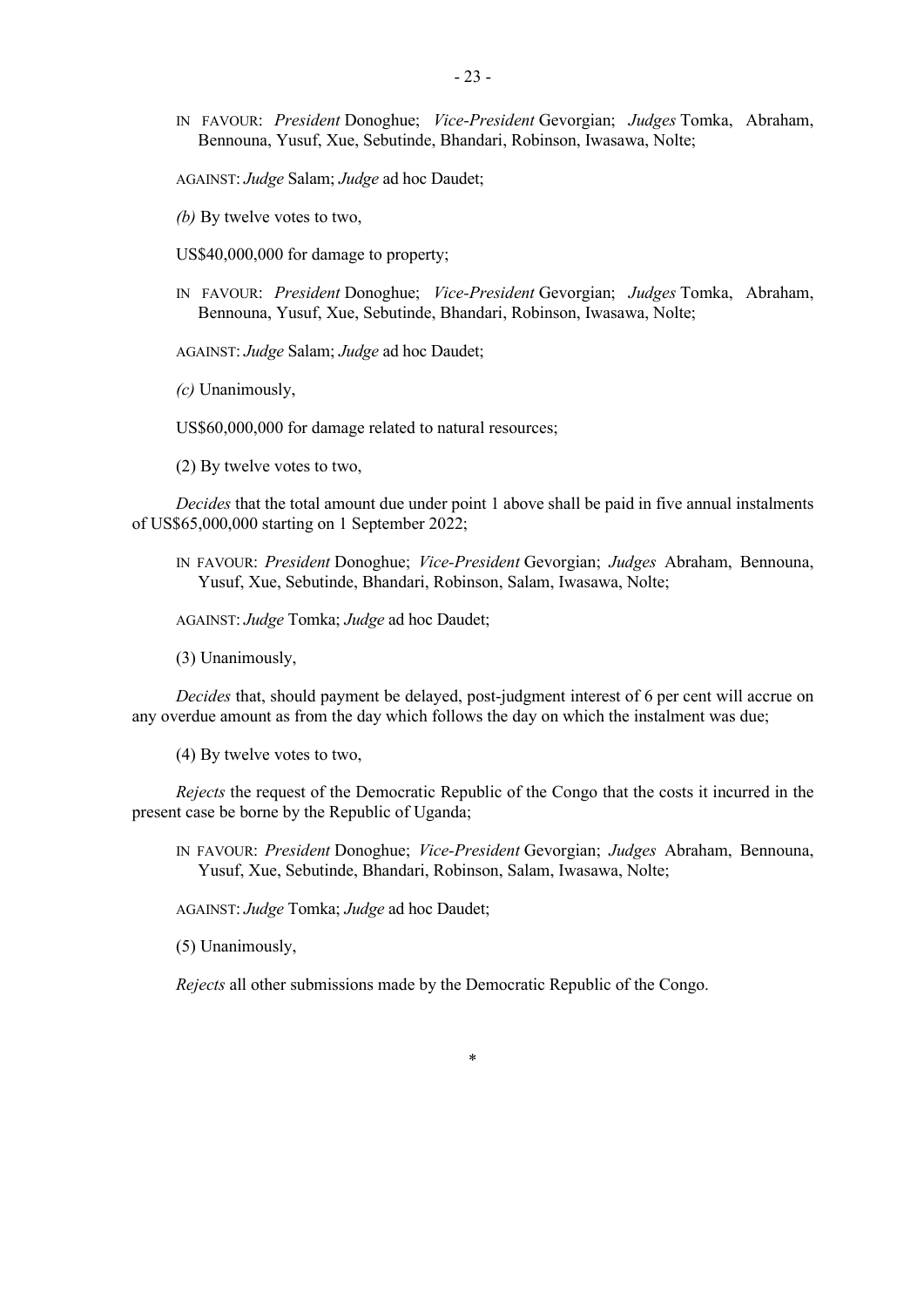Judge TOMKA appends a declaration to the Judgment of the Court; Judge YUSUF appends a separate opinion to the Judgment of the Court; Judge ROBINSON appends a separate opinion to the Judgment of the Court; Judge SALAM appends a declaration to the Judgment of the Court; Judge IWASAWA appends a separate opinion to the Judgment of the Court; Judge *ad hoc* DAUDET appends a dissenting opinion to the Judgment of the Court.

 $\frac{1}{2}$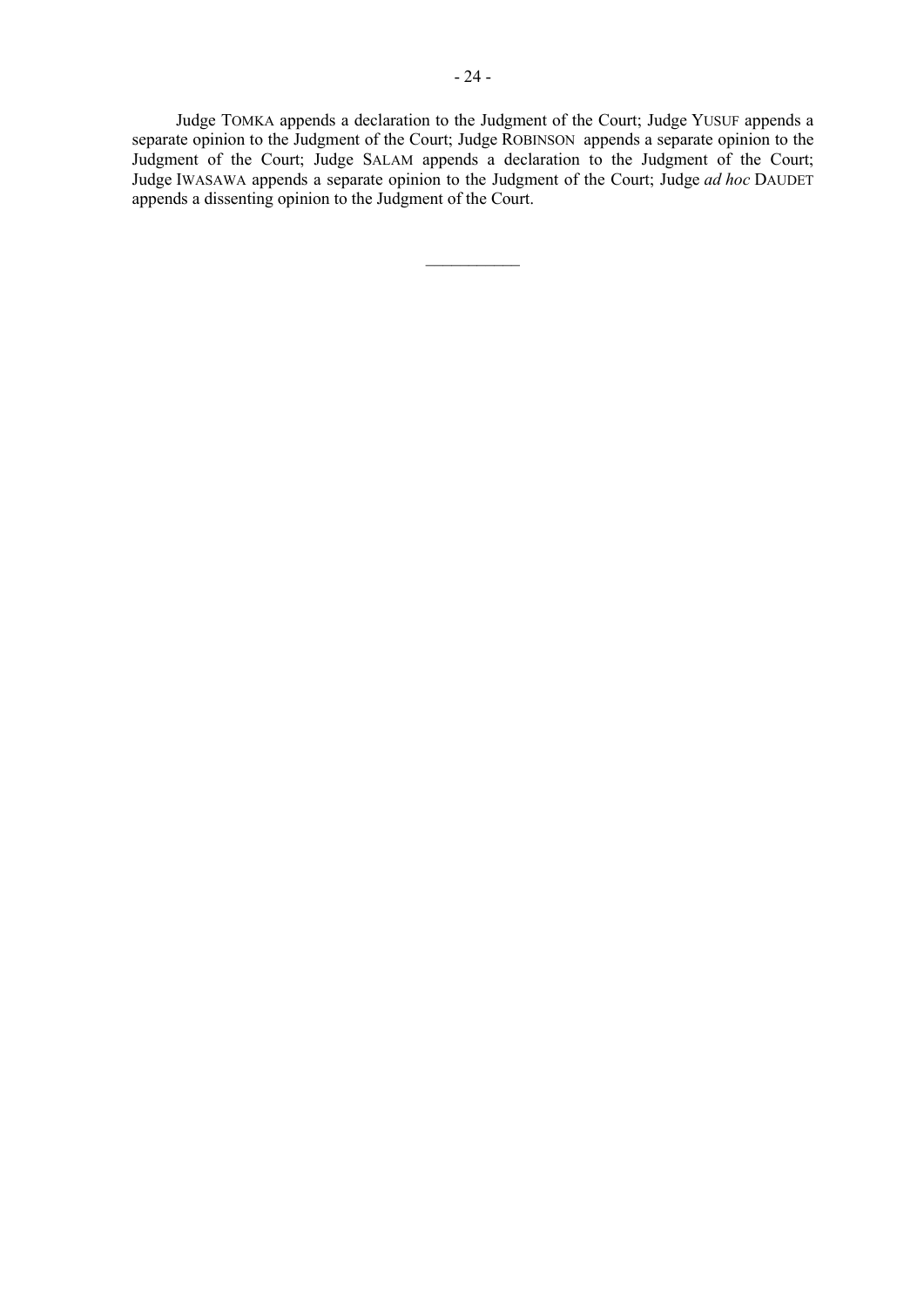### **Declaration of Judge Tomka**

In his declaration, Judge Tomka notes that the Court was not able to stop the involvement of Uganda in the armed conflict in the territory of the DRC despite its Order of 1 July 2000 unanimously indicating certain provisional measures. He recalls that in its Judgment on the merits, rendered on 19 December 2005, the Court found that Uganda had breached the fundamental rule of international law prohibiting the use of force in international relations and violated several obligations incumbent on it under international humanitarian law and international human rights law.

He points out that the Court found that "Uganda did not comply with the Order of the Court on provisional measures of 1 July 2000".

In the opinion of Judge Tomka, the amount of compensation awarded by the Court, in particular for personal injury and damage to property, does not reflect the extent of the damage inflicted to the DRC and its people by Uganda.

Judge Tomka underlines that Article 56, paragraph 1, of the Statute requires that the judgment shall state the reasons on which it is based. He doubts, however, that the Court provided sufficient reasons for the reader to understand how it arrived at the particular amounts of compensation fixed for various heads of damages.

While agreeing with the first, third and fifth operative clauses of the Judgment, Judge Tomka voted against the second operative clause, which decides that the total amount of compensation due from Uganda to the DRC for the damage caused by the violations of international obligations by Uganda shall be paid in five instalments over a period of five years. The Court's decision, in his view, is not fair to the Applicant. He notes that the real value of the compensation awarded to the DRC will necessarily decrease with the passage of time and is not protected by the Court's decision.

Judge Tomka also disagreed with the fourth operative clause of the Judgment, which rejects the request of the DRC that the costs it incurred in the case be borne by Uganda. He notes that Article 64 of the Statute of the Court gives a power to the Court to award costs if it considers that this would be appropriate. As the victim of an unlawful use of force, with part of its territory occupied for an extended period and whose population gravely suffered, the DRC had no other choice but to vindicate its rights before the Court. He also emphasizes that Uganda did not comply with the Order of the Court on provisional measures of 1 July 2000, which resulted in further suffering and losses for the DRC and its people.

In his view, these circumstances militated in favour of granting the DRC's request for the reimbursement of costs. Judge Tomka regrets that the opening phrase in Article 64 of the Statute "[u]nless otherwise decided" remains a dead letter. He opines that, if any case called for the reimbursement of the reasonable amount of the Applicant's costs of legal representation, it was this one.

### **Separate opinion of Judge Yusuf**

In his separate opinion, Judge Yusuf explains the reasons of his disagreement with the reasoning of the Court that led to determination of the "global sums" awarded as compensation and, with regard to certain aspects, the lack of appropriate analysis or explanation. Even though he considers that the Court has reached an overall reasonable amount of compensation — despite the fact that satisfactory evidence was not put at its disposal — Judge Yusuf takes issue with the unprecedented evidentiary burden placed on Uganda through a radical reversal of the burden of proof, the methodology used to determine the "global sums" and the overly narrow approach to reparations.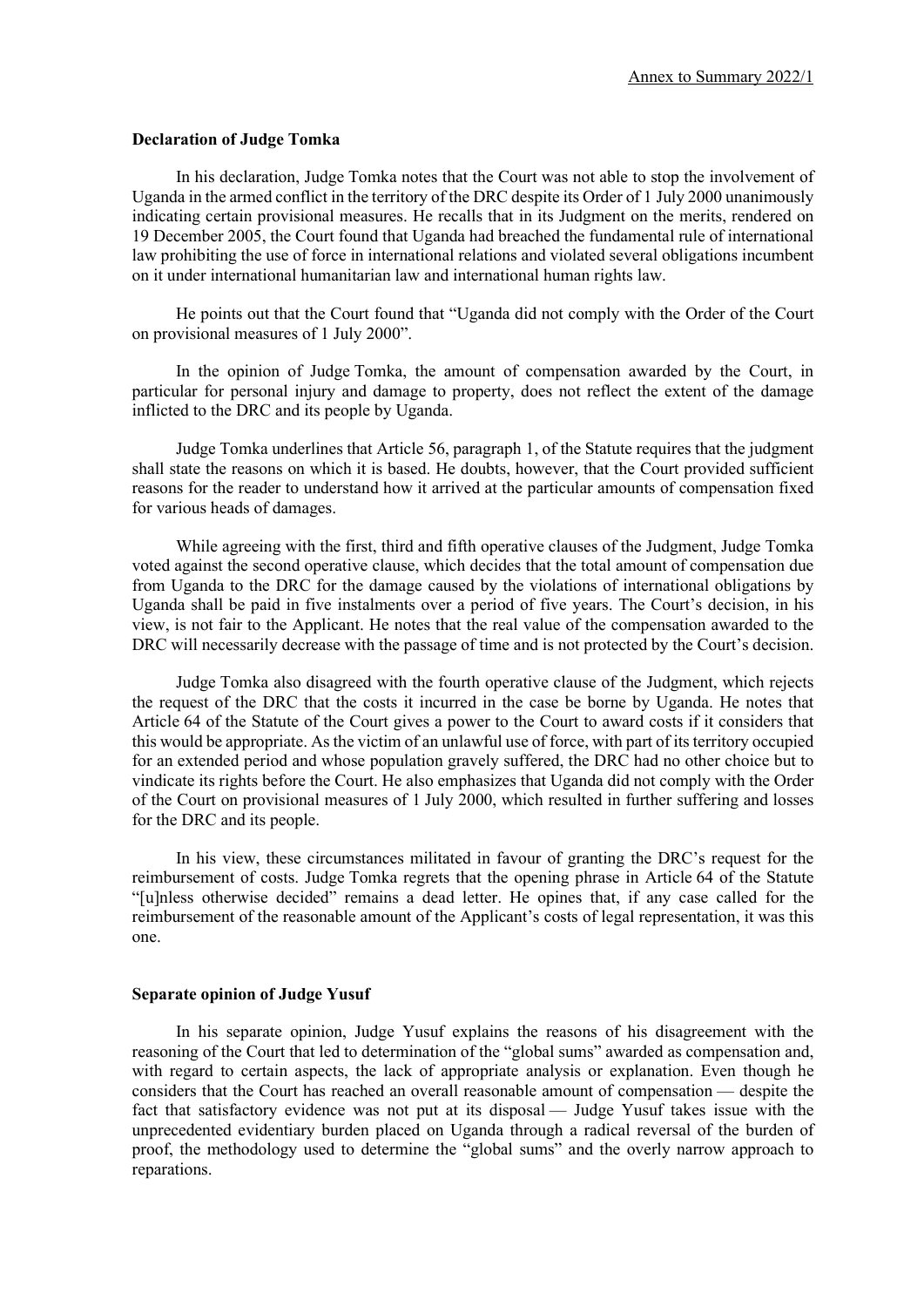Judge Yusuf disagrees with the reversal of the burden of proof upon the Respondent with regard to the injuries that allegedly occurred in Ituri, whereby Uganda is required to prove a double negative fact, namely, that the injury alleged by the DRC was not caused by its failures as an occupying Power. In his view, this unprecedented standard finds no support in the jurisprudence of the Court and is not consistently applied to the facts of the case or to the assessment of the alleged injuries in the Judgment. In Judge Yusuf's view, such an inequitable reversal of the burden of proof is not consistent with the nature of the duty of vigilance incumbent upon the occupying Power as an obligation of due diligence, rather than an obligation of result, and extends the scope of Uganda's obligation beyond what was required of it under Article 43 of the Hague Regulations of 1907, through the mechanism of responsibility. According to him, a more balanced outcome could have been achieved by requiring Uganda to prove that it took all necessary measures in compliance with its duty of vigilance, and the burden would then shift to the DRC to disprove Uganda's contentions.

Judge Yusuf also disagrees with the repeated references throughout the Judgment to "equitable considerations" and the "range of possibilities indicated by the evidence", a vague term whose scope of application or meaning is not explained anywhere in the Judgment. With regard to the lack of reasoning on how "equitable considerations" were used in the Judgment, Judge Yusuf emphasizes that there is an essential difference between recourse to equitable considerations within the limits of the law (equity *infra legem*) and determining compensation *ex aequo et bono*, which requires the Parties' consent pursuant to Article 38, paragraph 2, of the Statute. In his view, the Judgment appears to rely upon equitable considerations as a substitute for a reasoned analysis that would identify the evidence presented by the Parties as corroborating the extent of the injury caused by Uganda, and a cognizable method for the valuation of that injury. By contrast, the Judgment offers no reasoning to explain how it arrived at these "global sums", and on the basis of what evidence and methodology. Thus, the impression is given that the Court has arrived at these figures by way of *ex aequo et bono*, not on the basis of law and evidence.

Finally, Judge Yusuf disagrees with the overly narrow approach taken in the Judgment with respect to the appropriate forms of reparations. He regrets that the Judgment reflects an outdated, State-centred approach reminiscent of the law of diplomatic protection, disregarding the fact that the injury caused by Uganda's wrongful conduct was primarily suffered by human beings. Judge Yusuf refers to recent developments in human rights and international humanitarian law which have led to a widespread recognition that, in circumstances such as these, reparation should accrue not only to the State, but also to the injured individual or community as the beneficiaries of the obligation that has been breached. The one-size-fits-all approach to reparation in the form of "global sums" does not adequately do justice to the injuries suffered by individuals and communities, nor does it correspond to the DRC's request during the oral hearings for guidance from the Court on the disbursement of the compensation to the victims of the unlawful acts of Uganda. In his view, it was possible for the Court to envisage different forms of reparation that take into account the sensitivities involved in these categories of injury, such as collective reparations, rehabilitation and non-pecuniary satisfaction. It is thus regrettable that the Court has missed the opportunity to make a substantial contribution to the development of the jurisprudence on reparations for injury in international law.

### **Separate opinion of Judge Robinson**

1. In his opinion, Judge Robinson explains that although he voted in favour of the Court's award of US\$225 million as compensation for damage to persons, he wishes to make some observations about the reasoning employed by the Court to arrive at that sum and its treatment of the standard of proof at the reparations phase.

2. First, he addresses the Court's approach to the award of compensation. In this regard, he explains that the head of damage, damages to persons, has five categories of injuries. In respect of each category, after analysing the extent and valuation of the damage or injury, the Court decided to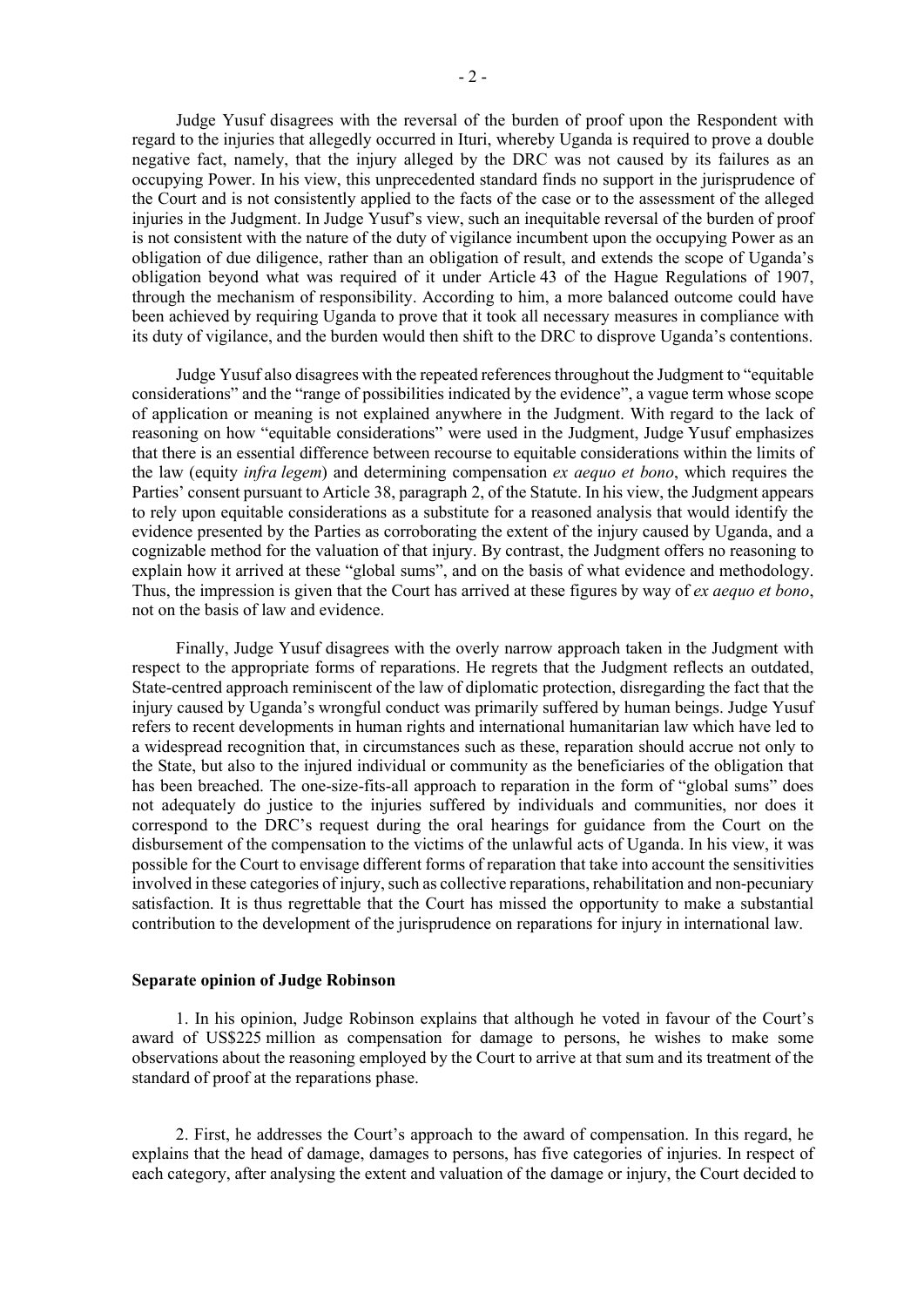award compensation for each category of injury as part of a global sum. He observes that the Court did not fix compensation for each category of injury, and ultimately awarded what it described as a global sum of US\$225 million for damage to persons.

3. Judge Robinson notes that the use by the Court of the concept of the global sum is unprecedented in its work. He notes that in the *Corfu Channel* case, the Court awarded a total sum as compensation reflecting the aggregation of specific awards that it had made in respect of each of the three heads of damage. He states that in *Ahmadou Sadio Diallo*, the Court awarded a total sum that reflected the aggregation of awards that it had made in respect of each of the three heads of damage. Further, in *Certain Activities*, the Court also awarded a total sum of compensation that reflected the aggregation of specific awards that it had made in respect of each of the two heads of damages. In Judge Robinson's opinion, in this case, therefore, the Court is in a "brave new world" in the approach that it has adopted of making a final award in respect of the five categories of injuries, without previously making specific awards for those five categories.

4. According to Judge Robinson, the reliance placed by the Court on the Eritrea-Ethiopia Claims Commission (EECC or the Commission) Award is wholly misplaced. He explains that the Court states that in respect of cases of mass casualties resulting from an armed conflict, "the judicial or other bodies concerned have awarded a global sum, for certain categories of injury, on the basis of the evidence at their disposal". He notes that the Court then refers to the EECC's Final Award on *Eritrea's Damages Claims* (2009). He observes that, although the language in that paragraph does not mean that the Court was implying that the EECC used the term "global sum", it must be clarified that that term is not used by the Commission in any part of its Award. In his view, an examination of that Award shows that the EECC did not do anything that was remotely similar to what the Court has done in this case. The EECC awarded compensation in the form of a specific sum for each category of injury and then made a final award that reflected an aggregation of those specific sums, which it described as the "total monetary compensation".

5. In Judge Robinson's view, the Court should have made a specific award of compensation in respect of each category of injury. He states that such a course would have rendered the Court's ultimate award of compensation more comprehensible. In his opinion, had the Court followed that approach, an award for a specific category of injury, such as rape, made on the basis of its appreciation of the extent of injury should not be treated as part of a global sum, because it is inevitable that in cases of mass casualties an approach is taken reflecting the totality of the wrongfulness relating to a specific category of injury rather than the specificity of individual acts constituting that totality.

6. Judge Robinson also makes comments regarding the concept of an award of compensation in the form of a global sum within the range of possibilities indicated by the evidence. He compares the Court's approach to the award of compensation within the range of possibilities indicated by the evidence with the approach of the EECC's Award on *Eritrea Damages Claims*. He notes that four points can be made about the manner in which the Commission uses the term "within the range of possibilities indicated by the evidence" which distinguishes it from the Court's approach.

7. First, the Commission is careful to set the context in which recourse may be had to the concept of an award of compensation within the range of possibilities indicated by the evidence: (i) the quantification of damages for serious violations of international law resulting in harm to individuals calls for the exercises of judgment and approximation, particularly in relation to mass conflicts, which inevitably lead to uncertainties with regard to the extent and valuation of damage; (ii) in light of this particular context, there is a lower standard of proof at the reparations phase;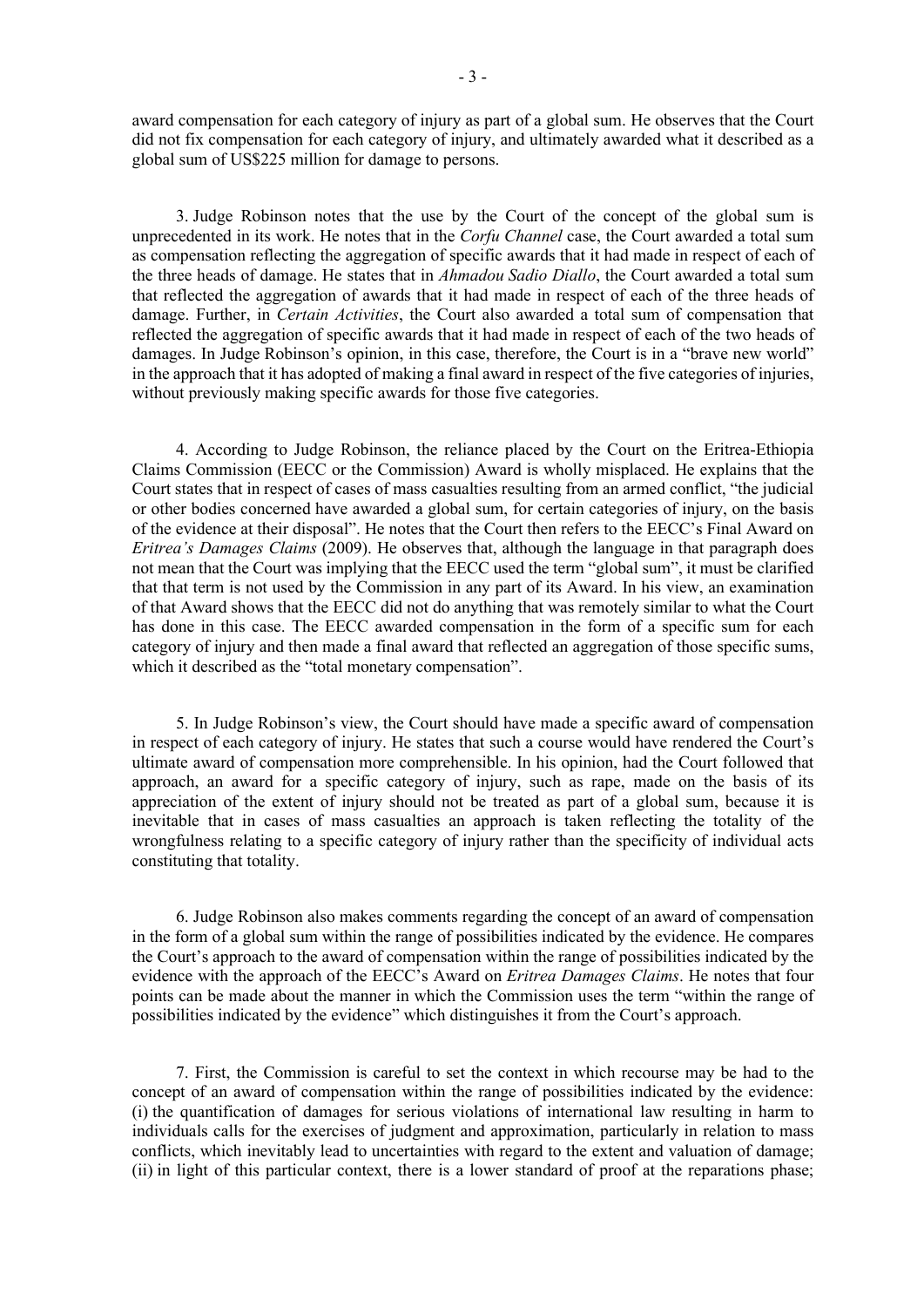(iii) in applying that lower standard of proof, a court or tribunal has an "obligation to determine appropriate compensation, even if the process involves estimation or guesswork within the range of possibilities indicated by the evidence"; and (iv) the trade-off for a court or tribunal relying on estimation or guesswork of compensation due in a case of mass casualties such as a war is that compensation may be reduced. In Judge Robinson's view, the Court's use of the concept does not reveal any sensitivity to that context which the Commission was careful to identify for its use. In particular, he argues that no sensitivity is shown by the Court to the linkage between the use of the concept and the lower standard of proof at the reparations phase. In his view, in the vast majority of instances where the Court finds that the evidence does not allow it to even approximate the extent of the damage, the evidence is such that, had the Court been sensitive to the lower standard of proof, it would have been in a position, either by estimation or guesswork, to determine the extent and valuation of the damage; nor, in his view, does the Court's approach reveal any sensitivity to reducing the compensation sum as a trade-off for "uncertainties flowing from the lower standard of proof".

8. Second, Judge Robinson observes that it is within that special context and against that special background that the phrase "within the range of possibilities indicated by the evidence" must be interpreted. He explains that the Commission is not at large in the estimation or guesswork that it is allowed to engage in; rather, it must discharge its functions having regard to the evidence, but in doing so, it considers possible assessments of the evidence and exercises its judgment in adopting an appreciation of the evidence that allows it to estimate the extent and value of the injury. According to Judge Robinson, the Commission's approach is that the estimation or guesswork is to be carried out within the range of possibilities indicated by the evidence; in other words, the range of possibilities indicated by the evidence functions as a restraint or rein on the circumstances in which recourse may be had to estimation or guesswork, the latter being nothing more than a method of approximating compensation.

9. Third, Judge Robinson observesthat the purpose for which the Commission uses the concept of "within the range of possibilities indicated by the evidence" would seem to be wholly different from the purpose for which it is used by the Court. He notes that the Commission sets out its understanding of the concept at the beginning of the Award. Although it does not make any explicit reference to that concept in its analysis of any of the categories of injuries, in his view, it is safe to presume that its analysis on compensation is informed by that concept as outlined at the beginning of the Award. In that regard, he notes that the Commission determines a specific sum for each category of injury within the range of possibilities indicated by the evidence. On the other hand, the Court, although purporting to use the concept of "within the range of possibilities indicated by the evidence", refrains from determining a specific sum as compensation for each category of injury. Consequently, Judge Robinson concludes that the Court has not applied the concept in the way that it was used by the Commission. In his view, this difference is explained by the Court's use of a global sum, a concept which does not appear to admit of specific determinations of compensation for a category of injury. He concludes that, to the extent that the Court's concept of a global sum does not involve estimating compensation for each category of injury, it is inconsistent with the Commission's concept of compensation involving estimation or guesswork within the range of possibilities indicated by the evidence.

10. Fourth, Judge Robinson observes that, unlike the Commission, it appears that the Court does not see itself as having an obligation to determine appropriate compensation even if it has to use estimation or guesswork within the range of possibilities indicated by the evidence. According to Judge Robinson, it is odd that the Court seizes on the last part of the Commission's dictum within the range of possibilities indicated by the evidence — but ignores the first part which refers to the obligation to determine appropriate compensation by estimation or even by guesswork. He expresses the view that the Commission's approach calls for action by the tribunal to determine appropriate compensation even by estimation or guesswork but places a restraint on that action.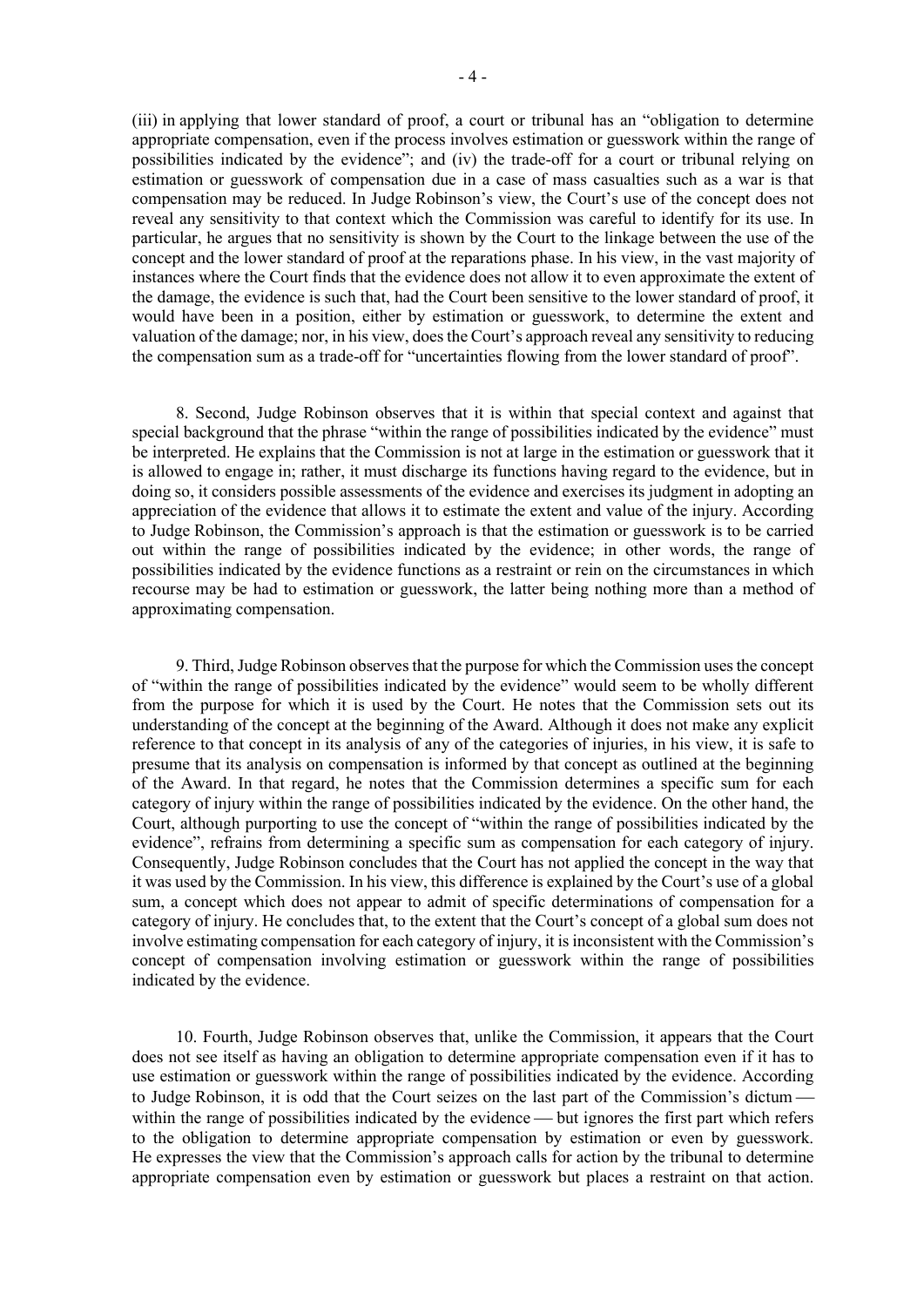He states that, by ignoring that obligation, the Court has not followed the Commission's approach on the nine occasions that the Judgment uses the phrase "within the range of possibilities indicated by the evidence". He notes that it would seem that the Court is still searching for a precision in the evidence that the law does not require. He opines that the Court does not appear to acknowledge that the quantification of damages in situations of mass casualties resulting from a war requires what the Commission calls "exercises of judgment and approximation". He concludes that regrettably, the Court appears to approach the reliability of the evidence for the purpose of determining the extent and valuation of the damage or injury with the rigour of an insurer examining a claim for damages arising from an accident between two motor vehicles.

11. Judge Robinson then addresses the issues raised in comprehending the Court's concept of a global sum. He notes that compensation is based on a determination of the extent of damage or injury and its valuation. According to Judge Robinson, if the determination of the extent of damage or injury is wrong, compensation based on the valuation will also be wrong. He notes that, since the Court awards compensation for each category of injury as part of a global sum, it is reasonable to expect that when added together, the aggregation of those five parts would comprise the global sum of US\$225 million. In his view, in effect, the Court's approach calls for the addition of a specific number of persons from the range that is identified for loss of life and displacement of populations to what is described as a "significant number" in respect of rape and sexual violence, and injuries to persons. However, he states that it is not possible to add the certain and precise number that may be identified within those two ranges to something that is as uncertain and imprecise as a "significant number" and arrive at the global sum of US\$225 million. In his view, the matter is rendered more complicated by the fact that, in respect of the recruitment and deployment of child soldiers, the Court states that there is a range but does not identify the range. He notes that although two numbers, 1,800 and 2,500, are indicated in paragraph 204 on the recruitment of child soldiers, there is nothing to show how these numbers could constitute a range. He expresses the view that the Court's approach would have been more comprehensible if it had identified a range in respect of all five categories of injuries. He concludes that, regrettably, since the Court's assessment of the extent of the damage is open to criticism, its global award of compensation of US\$225 million is also open to question.

12. Judge Robinson notes that the Court does not explain the concept of the global sum. According to Judge Robinson, although the concept, as developed by the Court, suggests that the addition of the five parts in respect of the categories of injuries constitutes the global sum, the analysis carried out shows that the five parts are not susceptible to addition. He states that, in any event, the Court's use of the concept of the global sum does not appear to allow a specific determination of compensation for each category of injury; if it did, the final award would not be global. He argues that the dilemma is that, absent an award for each category of injury, the global sum is difficult to comprehend and appears to be snatched from thin air. In his view, the global sum is incompatible with a specific determination of compensation for each category of injury but is incomprehensible without such a determination. He states that another difficulty is that, since compensation is awarded for each of the five categories of injuries as *part* of the global sum, it is evident that the global sum may be partitioned, thereby implying that it is capable of disaggregation, with the result that the sum loses its global character.

13. According to Judge Robinson, by stating that it may exceptionally award compensation in the form of a global sum, the Court acknowledges that the more usual practice is for a final award of compensation to reflect the aggregation of specific awards for each category of injury. In Judge Robinson's view, *DRC* v*. Uganda* was not an appropriate case to depart from the more usual practice. This is a case in which the Court has found that one Party has committed breaches not only of international humanitarian law but also of international human rights law, giving rise to claims for compensation for loss of life, injuries to persons, rape and sexual violence, the recruitment and deployment of child soldiers, and displacement of populations. Each category of injury is unique,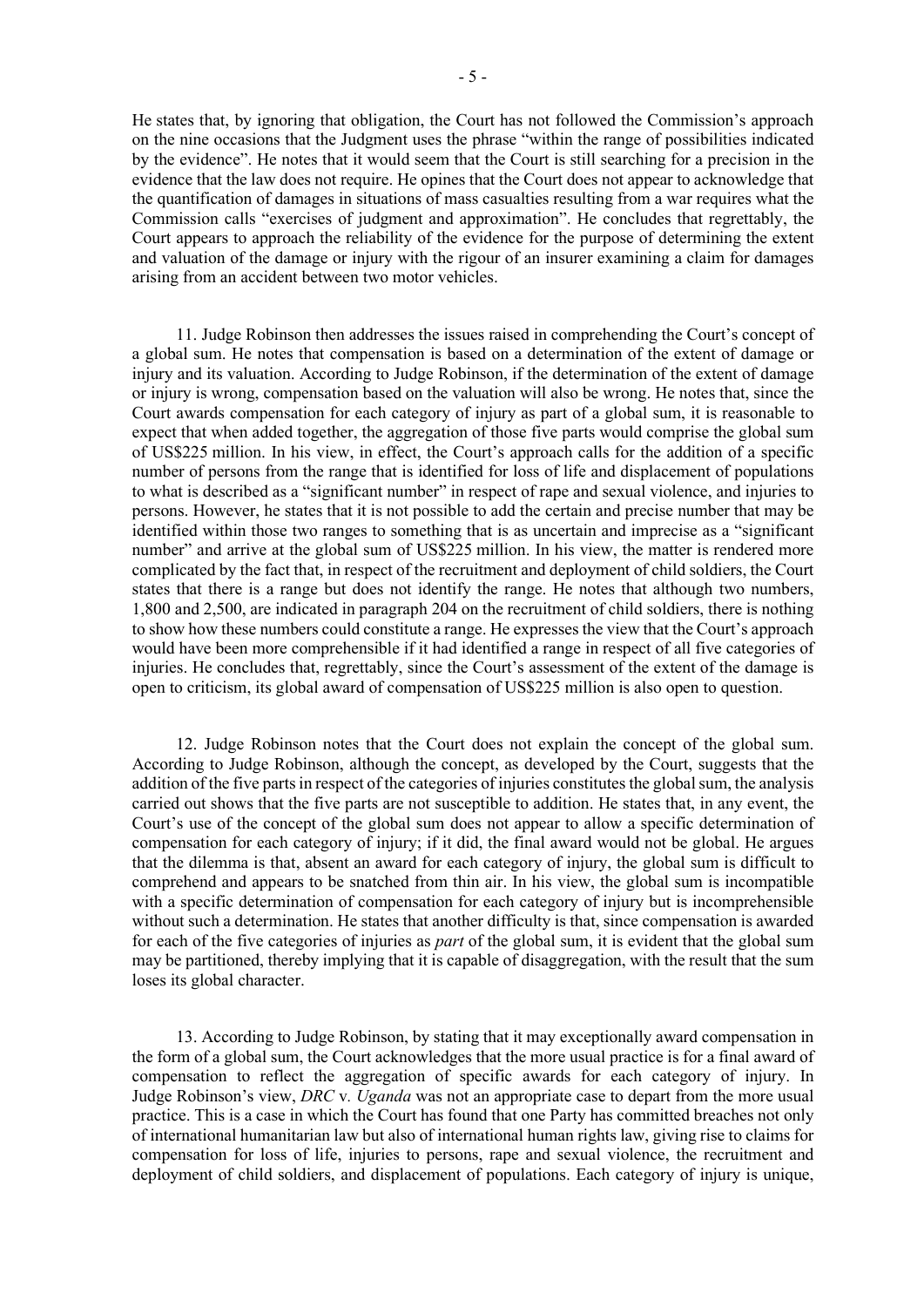having its own peculiar characteristics, warranting individual treatment by the Court in its award of compensation. The uniqueness and peculiarity of each category of injury are lost in the award of a global sum for all five categories. For example, given the significance that international human rights law attaches to the right to life  $\frac{1}{s}$  is a predicate to the enjoyment and exercise of all other human rights, and is the first article in the International Covenant on Civil and Political Rights and the International Covenant on Economic Social and Cultural Rights — it is inappropriate to award a sum as compensation not only for the loss of life, but also for another category of injury such as the displacement of populations. There is no justification for commingling an award of compensation for loss of life with an award of compensation for any other category of injury.

14. After examining the case law of the Court and other international courts, Judge Robinson concludes that the elements of the principle of equitable considerations are reasonableness, flexibility, judgment, approximation and fairness. Turning to the principle of equitable considerations, he opines that, had the Court applied the principle of equitable considerations, it would have been able to determine a specific sum for compensation in practically every case in which the DRC made a claim for compensation. In those cases, the Court had before it, evidence from the DRC as to the extent of damage or injury and the valuation of the damage or injury. It also had before it, evidence from its own experts as well as from United Nations bodies and non-governmental organizations. Whenever the Court has evidence of that kind before it, he concludes that it is always in a position to weigh the varying proposals from the parties and others and determine a sum for compensation on the basis of equitable considerations. Even if the Court only has evidence from the applicant and the respondent, or from one party alone, by becoming actively engaged with the evidence, it is in a position to determine a sum for compensation on the basis of equitable considerations. It is not the case, as the Court asserts in relation to loss of life, injuries to persons and rape, that the evidence did not allow it to even approximate the number of persons or injuries involved. Eritrea and Ethiopia, like the DRC and Uganda, are poor, developing countries with relatively limited infrastructural facilities, and it is therefore not surprising that, except in relation to evidence for damage to buildings, the evidence before the EECC was of the same quality as the evidence before the Court. Nonetheless, the EECC found it possible in respect of all the claims, except for those dismissed for lack of evidence, to fix a sum as compensation on the basis of a reasonable estimate.

15. According to Judge Robinson, the Court should have become more active and more engaged in fixing compensation by introducing its own determination of the extent and valuation of the damage or injury. The Court appears to see itself as performing a passive role as the recipient of the parties' submissions and the evidence as a whole. Unlike the Commission, it does not see itself as being under an "obligation to determine appropriate compensation, even if the process involves estimation or guesswork within the range of possibilities indicated by the evidence". *Certain Activities* provides a precedent for the Court becoming very engaged in the determination of compensation. In that case, the Court rejected the methodologies proposed by both parties for determining compensation for environmental damage, and advanced its own methodology, albeit in some respects borrowing from the parties' methodologies. It was on the basis of its own methodology that the Court awarded compensation to Costa Rica on the basis of equitable considerations. Thus, had the Court determined compensation on the basis of equitable considerations, it would have been in a position to award a specific sum as compensation for each category of injury.

16. Turning to the standard of proof, Judge Robinson states that the Court rightly concluded that the standard of proof at the merits phase is higher than it is at the reparations phase. However, it does not explicitly identify the lower standard applicable to the reparations phase. That omission may be overlooked if the findings of the Court on questions of compensation are consistent with the use of a lower standard of proof.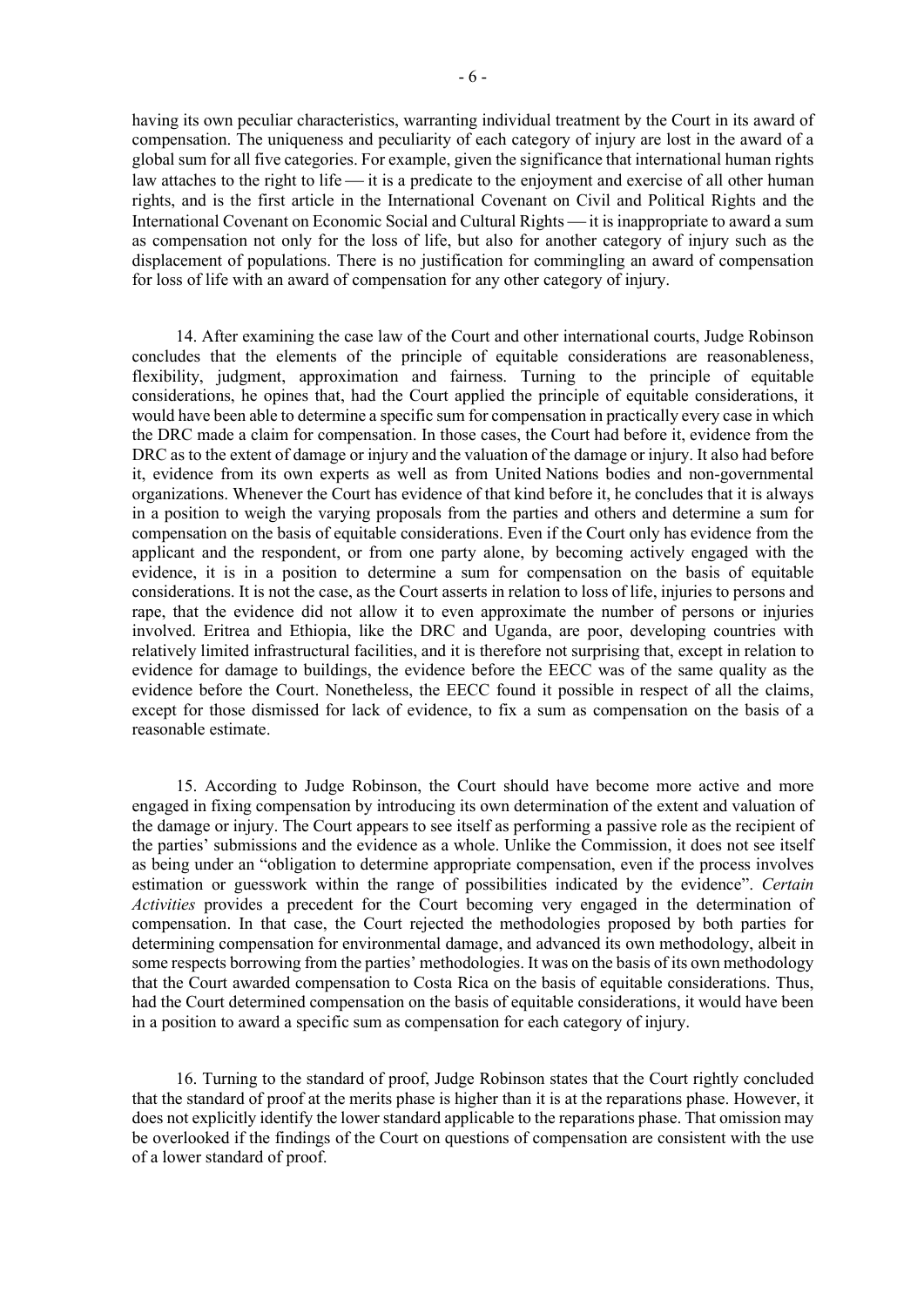17. According to Judge Robinson, there are instances in which the Court has used a standard of proof that is questionable because a lower standard should have been used in relation to the extent or valuation of damage or injury. For example, he cites paragraph 163 which states: "[t]urning to valuation, the Court considers that the DRC has not presented convincing evidence for its claim that the average amount awarded by Congolese courts to the families of victims of war crimes amounts to US\$34,000"; and paragraph 180 which states: "[t]he DRC does not provide convincing evidence that these figures are derived from the average amounts awarded by Congolese courts in the context of the perpetration of serious international crimes"; other instances are set out in the opinion.

18. According to Judge Robinson, these are instances in which the Court has rejected claims on the basis that the evidence was not convincing. This is too high a standard for the reparations phase. Notably, at the merits phase the Court used the standard of convincing evidence in relation to questions of responsibility. For example, paragraph 72 of the 2005 Judgment states: "[t]he Court must first establish which relevant facts it regards as having been convincingly established by the evidence, and which thus fall for scrutiny by reference to the applicable rules of international law"; paragraph 210 states: "[t]he Court finds that there is convincing evidence of the training in UPDF training camps of child soldiers and of the UPDF's failure to prevent the recruitment of child soldiers in areas under its control". Judge Robinson concludes that there are other instances in which the Court uses the standard of convincing evidence at the merits phase. It follows that, if convincing evidence is the correct standard of proof for the merits phase, it cannot be the correct standard for the reparations phase where the standard is lower. Finally, Judge Robinson comments on macroeconomic damage, concluding that such damage is compensable under international law.

### **Declaration of Judge Salam**

In his declaration, Judge Salam indicates that while he supports the principles and rules applicable to the assessment of reparations set out by the Court, he remains convinced that a better application of these principles was possible in this case, in order to grant the DRC a more just and satisfactory reparation. Indeed, he considers that in proceedings such as these, which concern the granting of reparation following an earlier finding of massive human rights violations and serious breaches of international law, the Court should show reasonable flexibility regarding evidentiary issues in order to be able to ensure fair reparation.

Judge Salam thus regrets that, despite recalling the specific context of the case and the evidentiary difficulties that occur in situations of armed conflict, the Court did not draw all the necessary conclusions and, in fact, displayed a certain rigidity and an excessive formalism in its evaluation of the extent of the damage and the determination of the reparation due, particularly with respect to the harm caused to persons and property. He considers in this regard that the Court was severe in its assessment of the evidence submitted by the DRC, the deficiencies of which it did not fail to point out, thus ignoring the continuation of the conflict in the country, at varying rates of intensity, even after the 2005 Judgment. Judge Salam considers that the Court could have taken a more balanced approach in the specific context of this case, drawing the necessary conclusions from Uganda's failure, as the occupying Power in Ituri, to establish the facts pertaining to an area of the Congolese territory which it controlled.

Judge Salam also criticizes the approach followed by the Court to allocate the compensation due to the DRC. In particular, he criticizes the Judgment for not clearly setting out the method used to calculate the compensation awarded and for limiting itself to "global" sums which do not distinguish between the separate types of injuries within each of the different categories of damage. Such an approach is problematic for Judge Salam, in so far as it does not allow for an approach focused on the victims, groups of victims and communities who should be the ultimate beneficiaries of the reparation. By opting for the discretionary award of "global" sums, the Court leaves the door open to an arbitrary distribution of the reparation by the DRC.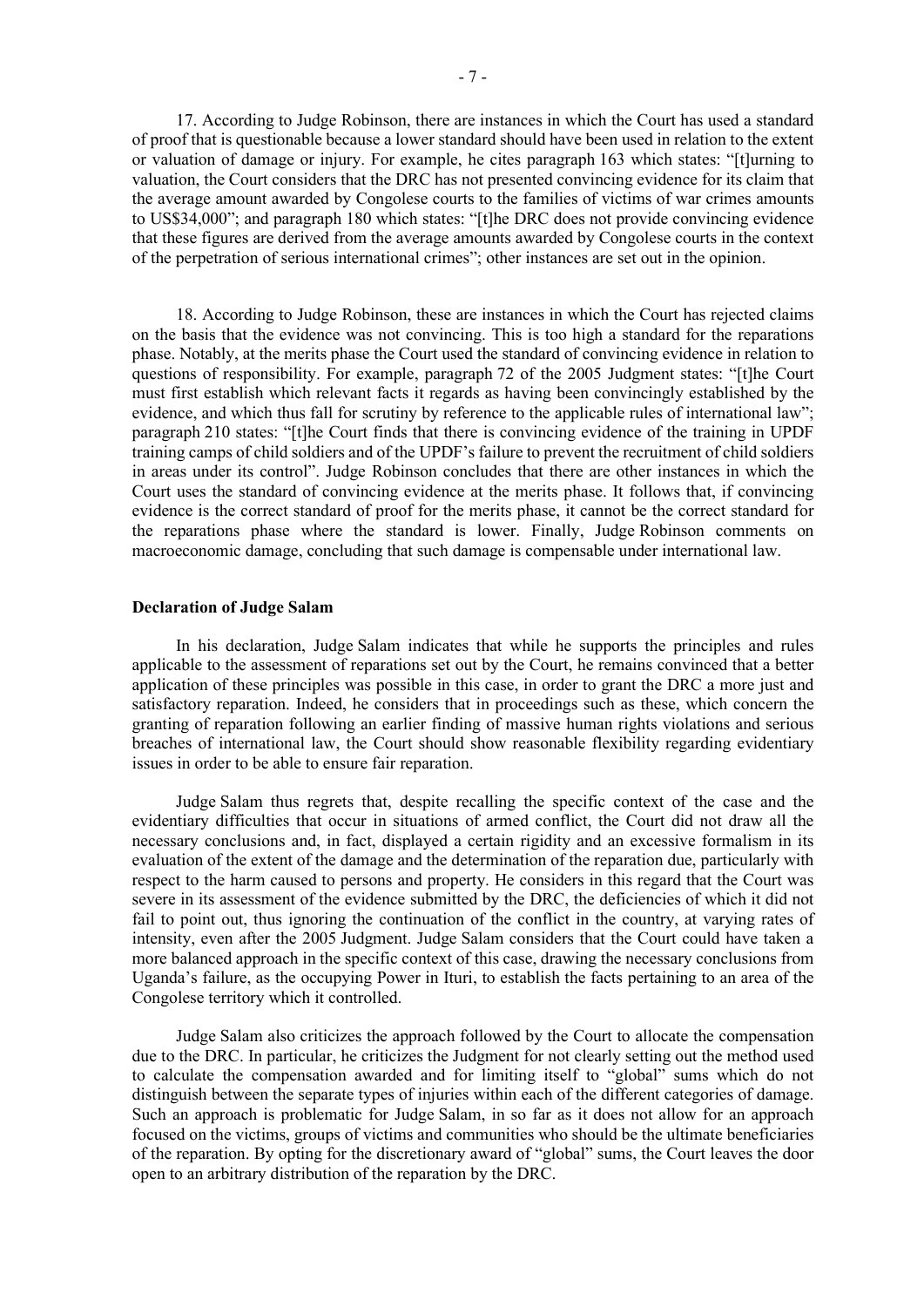### **Separate opinion of Judge Iwasawa**

In his separate opinion, Judge Iwasawa offers his views on two aspects of the Judgment: its reliance on equitable considerations and its reference to criminal investigation and prosecution.

When mass violations have occurred in the context of armed conflict, judicial and other bodies have awarded compensation on the basis of the evidence at their disposal. Judge Iwasawa explains that, in view of the magnitude and complexity of the armed conflict in the DRC and given that a large amount of evidence has been destroyed or rendered inaccessible, the Court adopts the same approach in the present case and awards compensation "in the form of a global sum, within the range of possibilities indicated by the evidence and taking into account equitable considerations".

Judge Iwasawa stresses that the Court decides this case in accordance with international law and not *ex aequo et bono*. The Court has determined the global sum on the basis of the legal principles and rules applicable to the assessment of reparations. In his view, while the Court, as a court of law, is obligated to quantify the damage based on the evidence before it, it is equally justified in taking into account equitable considerations.

Judge Iwasawa provides a number of examples in which international courts and tribunals have applied equity *infra legem* in determining the amount of compensation. Equity *infra legem* refers to the power of courts to select from among possible interpretations of the law the one which achieves the most equitable result. International courts have the inherent power to apply equity *infra legem* without the specific authorization of the parties. Judge Iwasawa emphasizes that taking into account equitable considerations in awarding a global sum is an application of equity *infra legem* and should not be confused with a decision *ex aequo et bono*.

Judge Iwasawa then turns to the issue of criminal investigation and prosecution of UPDF officers and soldiers. Under the International Covenant on Civil and Political Rights, criminal investigation and, where appropriate, prosecution are necessary remedies for violations of human rights protected by Articles 6 (right to life) and 7 (right not to be subjected to torture). Judge Iwasawa is of the view that the Court could have given this as an additional reason to reject the DRC's request for satisfaction in the form of criminal investigation and prosecution. He observes that this interpretation of the Covenant corresponds to the interpretation consistently maintained in the jurisprudence of the Human Rights Committee, the body established by the Covenant to monitor its implementation.

# **Dissenting opinion of Judge** *ad hoc* **Daudet**

In his dissenting opinion appended to the Judgment, Judge *ad hoc* Daudet explains that he does not share the majority opinion as regards the way in which the compensation was calculated or the amount of reparation awarded for the human damage caused.

While he commends the Court for the substantial work that it carried out in fixing what it considered to be the fairest possible compensation for the various heads of damage, he regrets that the Judgment lacks the momentum of the decision on the merits handed down to the Parties on 19 December 2005. In his view, the Court's approach in the present proceedings is not consistent with the 2005 Judgment, since its sometimes unduly rigorous stand precludes the granting of compensation more in line with the responsibilities so clearly established by the Court in 2005.

Judge *ad hoc* Daudet also draws attention to a glaring inconsistency between Parts II and III of the Judgment. While he readily agrees with the discussion on general considerations of proof set out by the Court in Part II, he finds Part III, which was meant to comprise some sort of application of the stated principles, at a remove from and out of step with those principles. This led the Court to